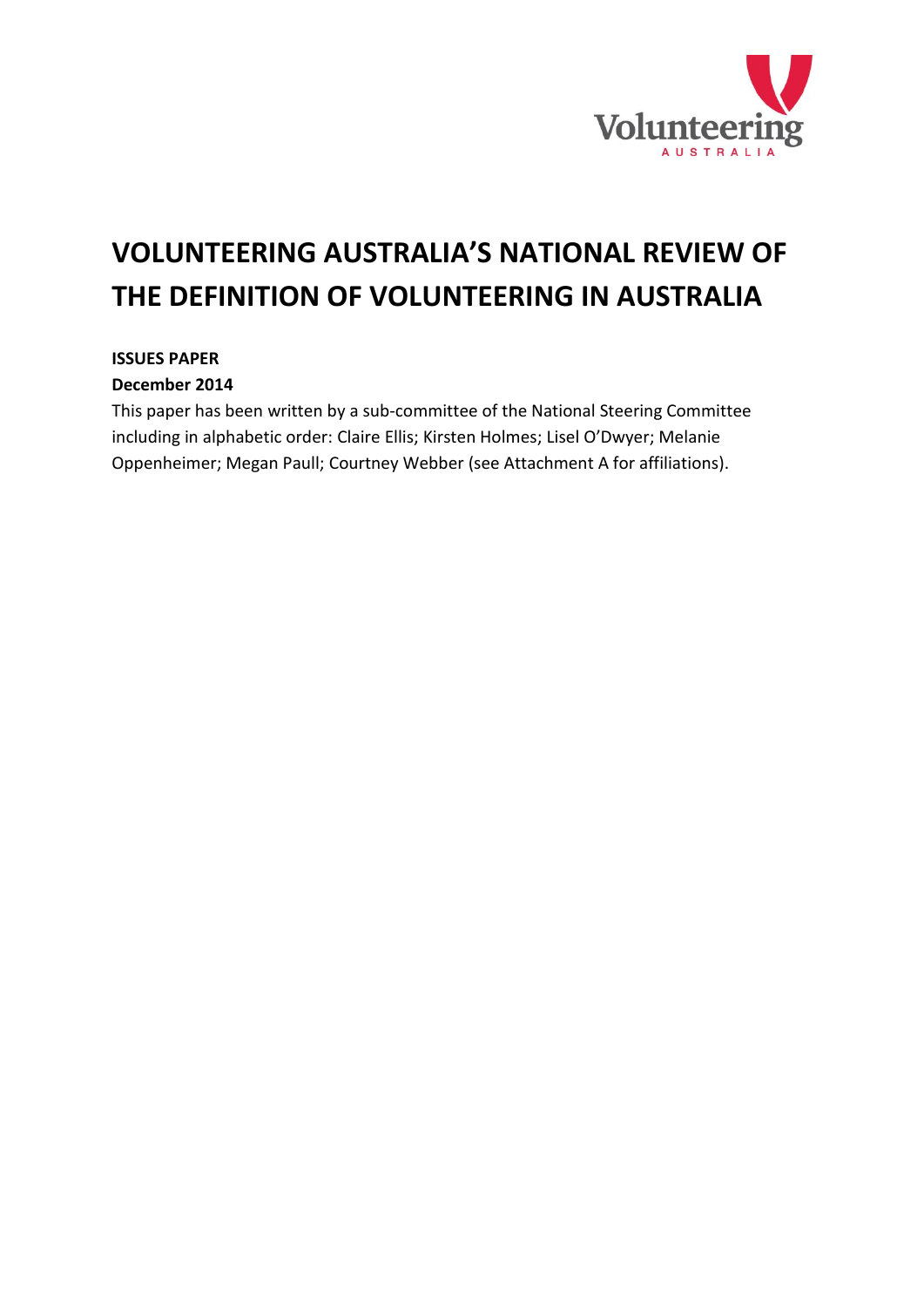# <span id="page-1-0"></span>**Executive Summary**

The current Volunteering Australia (VA) definition of volunteering has been in place since 1996 and may be too narrow for the breadth of volunteer practices undertaken in Australia today. A review of the definition is being conducted in two phases.

- Phase 1: The research and development of an Issues Paper which focuses on the issues, reasons, implications and opportunities around changing a definition.
- Phase 2: An Australia-wide consultation process that examines the issues in more depth enabling a recommendation on changing the definition.

The purpose of the Issues Paper is to encourage significant reflection and debate and provide stakeholders with an understanding of the dimensions of volunteering both here in Australia and globally.

Many of us would think that we know and can define what it means to volunteer in Australia in 2014. Complexities around the definition of volunteering soon emerge, however. Across Australia today - in academia, government, the non-profit sector and business sector - a number of different definitions of volunteering are in use.

This Issues Paper discusses the current VA definition of volunteering, global definitions of volunteering, global and cultural concepts of volunteering, language used in discussing volunteering and trends in volunteering. It also discusses the potential impact of changing the definition on volunteers and the sector and then distils this analysis to three alternate definitions for further consideration and debate by stakeholders during Phase 2 of the Review.

## **Current definition**

The current VA definition of volunteering was developed in 1996 alongside a set of principles which 'clearly differentiate between volunteering and other unpaid activities' (Cordingley, 2000, p. 82).

The current definition does not account for areas like informal volunteering, which is known to be a significant way people give their time, or corporate volunteering. It also separates volunteering from other activities such as work experience, community service orders, student placements, unpaid work trials, emergency work during industrial disputes, work for the dole and caring for a family member.

#### **Global definitions and concepts**

Globally there are many definitions of volunteering and the concept of volunteering varies between cultures. Informal volunteering is typically more common amongst collectivist cultures, in Asia, Southern Europe, South America and Africa (Gronlund, 2013), whereas formal volunteering is more common among Anglo cultures and Northern European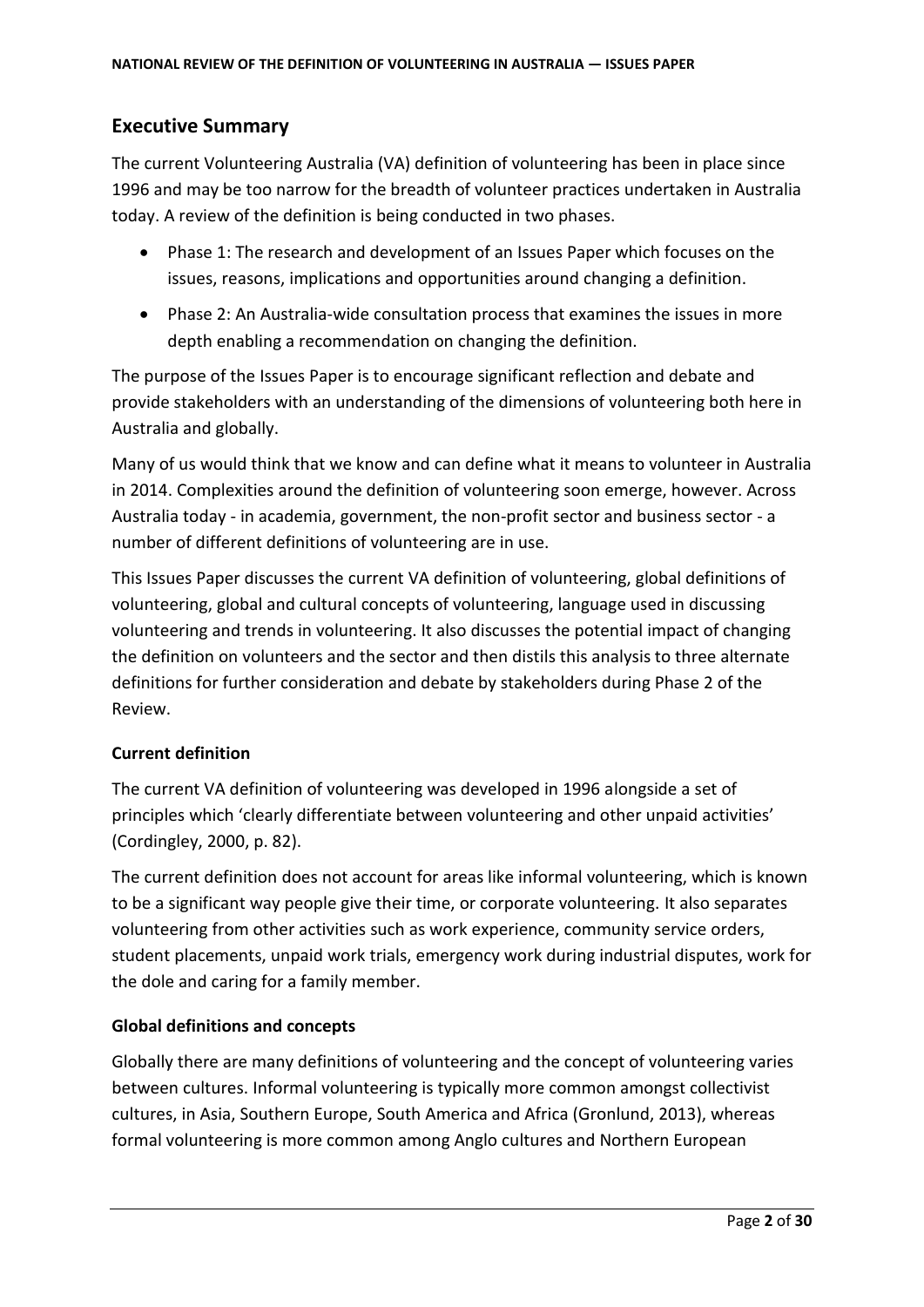countries. Given the multicultural nature of Australia today, any definition needs to have meaning to the different communities within which individuals volunteer.

#### **Volunteering terminology**

Terminology associated with volunteering reflects different ideas of what volunteering is. Rochester et al (2010) proposed three broad ways of thinking about volunteering globally. These are:

- Unpaid work or service the dominant idea in Anglo countries
- Civil action the dominant idea in Scandinavian countries and developing countries in the Global South
- Leisure volunteering as a discretionary activity chosen to be undertaken in free time.

#### **Trends in volunteering**

Some of the trends currently having an impact on the sector include the increasing number of procedures and practices concerning volunteers and volunteering that have provided the sector with a raft of policies such as governance, risk management and workplace controls. Areas of recent growth in volunteering also need to be considered in a contemporary definition of volunteering, these include:

- Skilled volunteering
- Group volunteering
- Corporate volunteering
- Youth volunteering to gain hands-on work experience
- Volunteering through places of learning
- Spontaneous volunteering (e.g. in response to bushfires and floods)
- Virtual volunteering
- Episodic and micro-volunteering
- International and/or cross-national volunteering.

#### **Impact**

This Issues Paper also considers the impact of changing the definition. For example it could help:

- A wider variety of forms of volunteering be accepted and supported through better volunteer management practices
- Grow the understanding of the size and breadth of the volunteer community and its outputs and outcomes for society and Australia's economy, contributing to greater government and community recognition of the value of volunteering in society
- Provide greater support and recognition for volunteers currently not covered under the existing definition.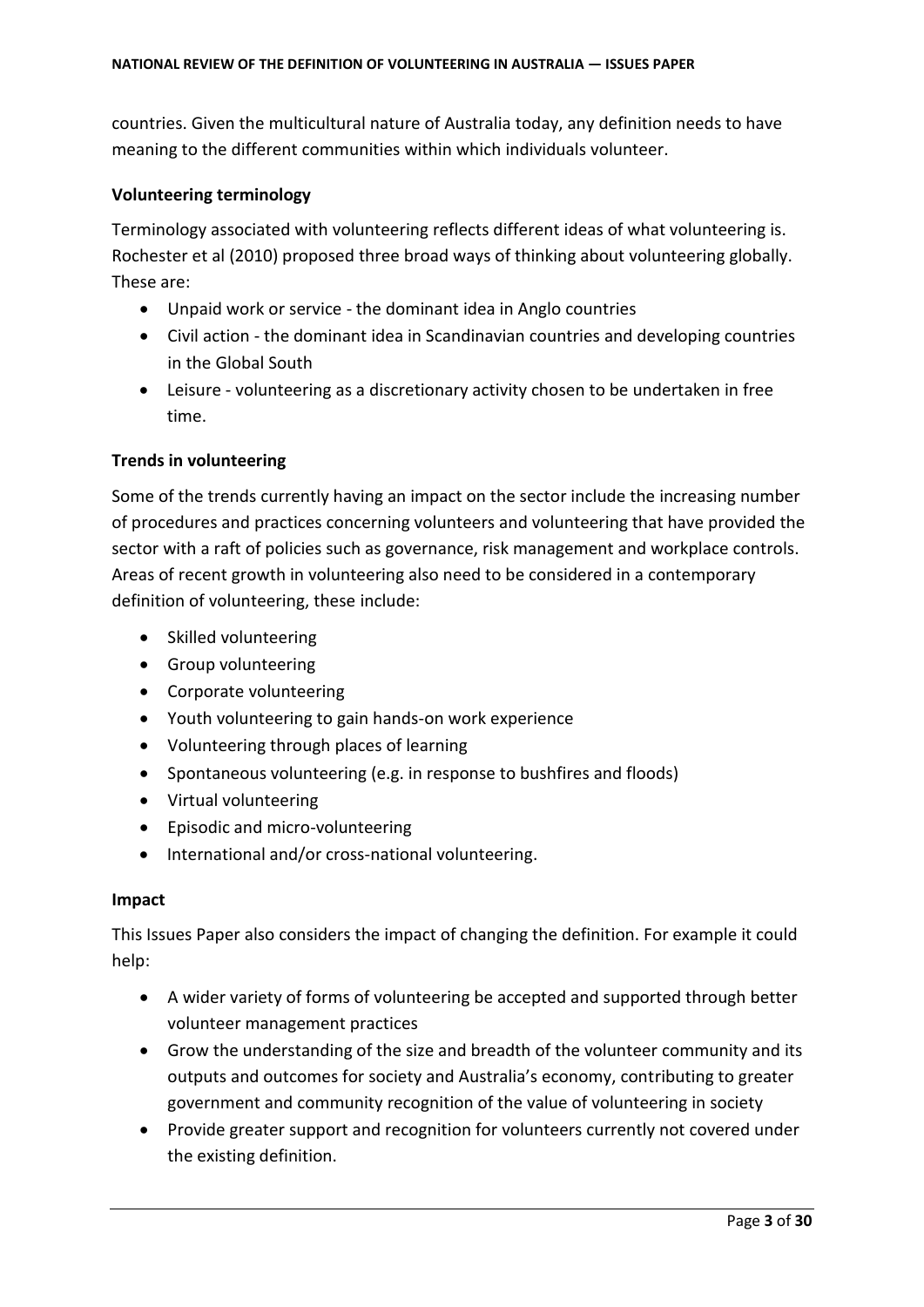Other considerations include the impact on legislation and policy and the growth of social enterprise in Australia, and the lessening distinction between profit making and non-profit entities.

#### **Potential dimensions for inclusion in a definition**

This Issues Paper identifies the following as (potential) dimensions of a definition of volunteering:

- Benefit to the community
- No payment or financial reward
- Only un-paid work?
	- o Should we include or exclude certain types of activities?
- Choice
- Structure of volunteering only for a non-profit entity?
- Can entities volunteer or only individuals?

#### **Recommended definitions for consultation**

The National Steering Committee (membership listed in Attachment A) reviewed this paper and recommended the consultation phase focus on discussing three potential definitions:

- a. Volunteering is an activity undertaken as an individual or in a group, for the benefit of the community, without expectation of financial reward. Volunteering is a choice freely made by each individual and can include formal or informal community participation.
- b. Volunteering is doing something willingly, for no financial gain, that aims to benefit the environment or someone (individuals or groups) other than, or in addition to, close relatives or the individual.
- c. We define volunteering as any activity that involves spending time, unpaid, doing something that aims to benefit the environment or someone (individuals or groups) other than, or in addition to, close relatives. Central to this definition is the fact that volunteering must be a choice freely made by each individual. This can include formal activity undertaken through public, private and voluntary organisations as well as informal community participation (from Volunteering England).

Developing a set of principles covering inclusions and exclusions around a definition was also recommended.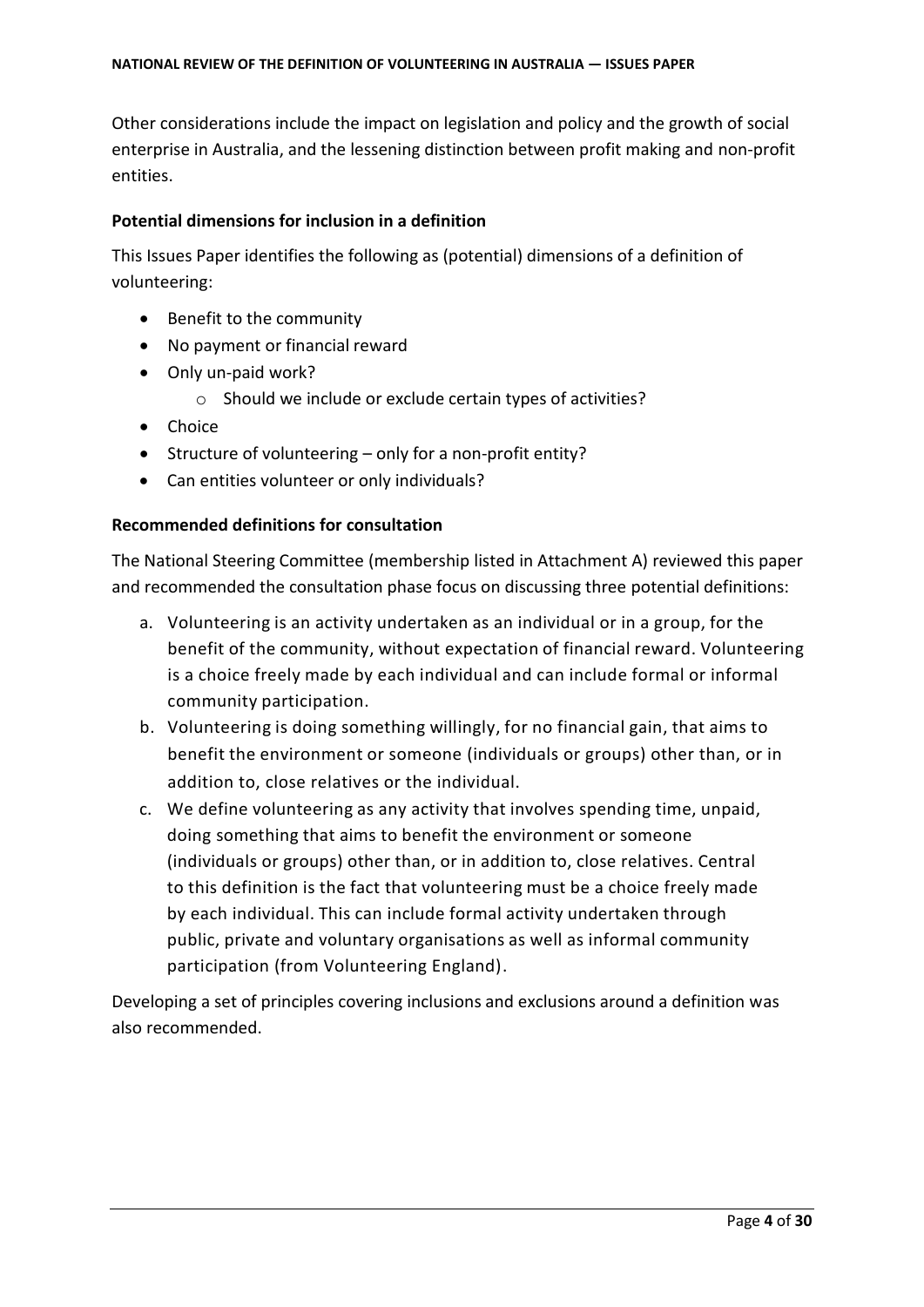#### **Contents**

| 1. |                                                                               |  |
|----|-------------------------------------------------------------------------------|--|
| 2. | About the National Review - The process for reviewing the national definition |  |
| 3. |                                                                               |  |
| 4. |                                                                               |  |
| 5. |                                                                               |  |
| 6. |                                                                               |  |
| 7. |                                                                               |  |
| 8. |                                                                               |  |
|    |                                                                               |  |
|    |                                                                               |  |
|    |                                                                               |  |
|    |                                                                               |  |
|    |                                                                               |  |
| 9. |                                                                               |  |
|    |                                                                               |  |
|    |                                                                               |  |
|    |                                                                               |  |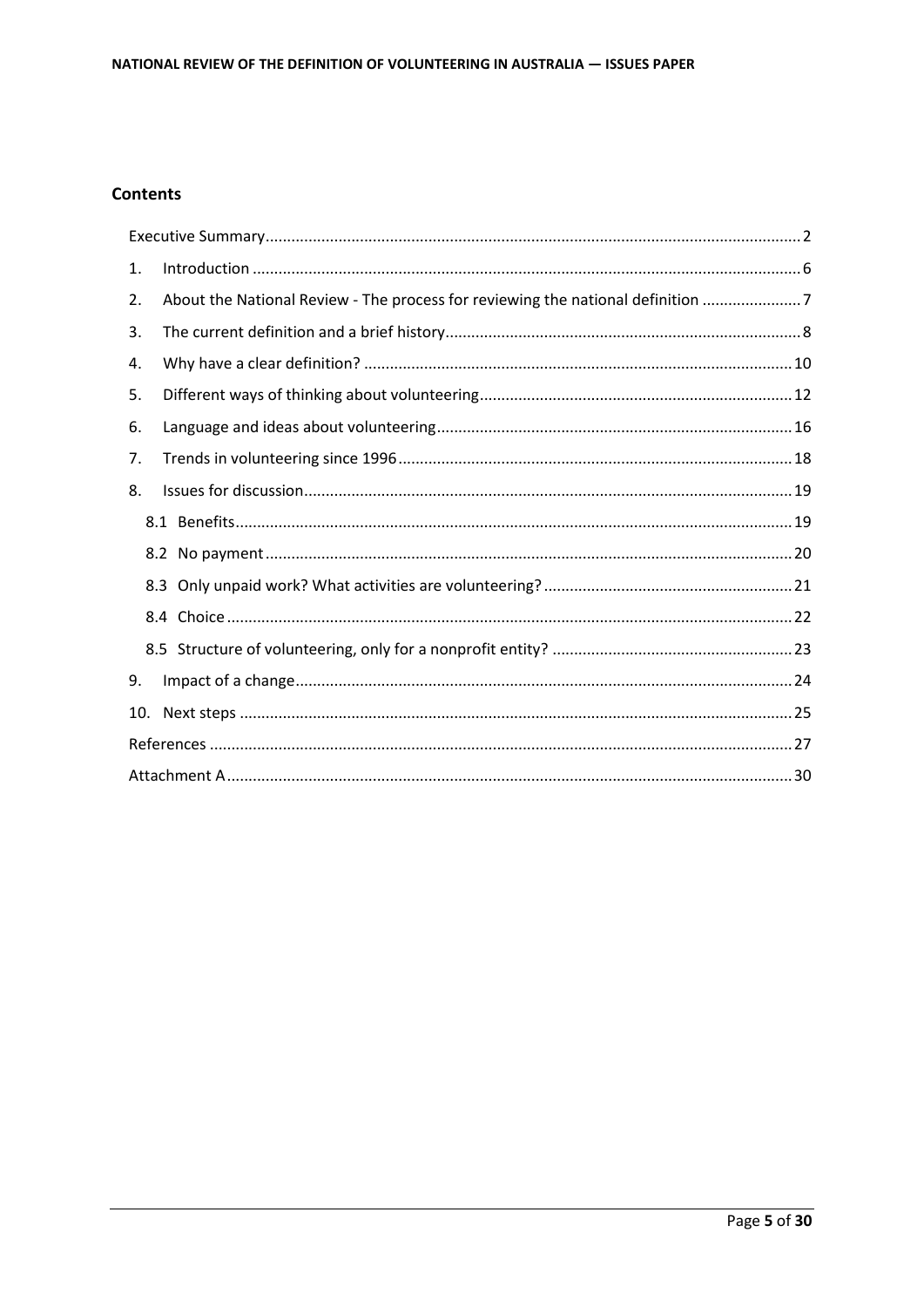## <span id="page-5-0"></span>**1. Introduction**

Volunteering Australia (VA) has approved a project to revisit their definition of volunteering. The current VA definition of volunteering is now considered too narrow for the breadth of volunteer practices undertaken in Australia today, with some key areas excluded.

This Issues Paper has been developed to provide stakeholders with a good understanding of the dimensions that define volunteering both here in Australia and globally, and support the next step of this project, an Australia-wide consultation on a potential new definition.

A sub-committee of the National Steering Committee for this project were invited to write this paper outlining the relevant issues and dimensions relating to defining volunteering. The National Steering Committee (membership listed in Attachment A) then worked collectively through the dimensions to propose the three potential definitions. These are listed at the end of this paper and will be the focus of the consultation phase.

The concept of a volunteer may, at first glance, appear simple. Intrinsically many of us would think that we know and can define what it means to volunteer in Australia in 2014. The complexities around the definition of volunteering soon emerge, however. Across Australia today - in academia, government, the non-profit sector and business sector - a number of different definitions of volunteering are in use.

VA has its own definition and set of principles to describe volunteering. These were agreed in 1996 and have informed the position of VA as the national peak body for volunteering for the past 18 years.

The definition agreed at that time defines formal volunteering as an activity that takes place through non-profit organisations or projects. Volunteering is:

- to be of benefit to the community and the volunteer;
- of the volunteer's own free will and without coercion;
- for no financial payment; and
- in designated volunteer positions only (Cordingley, 2000).

While the definition reflects the best wisdom and practices of the time, since then there have been numerous changes to volunteer practices in Australia. VA recognised that their definition may need reappraisal in *The State of Volunteering in Australia Report 2012* (p. 28) noting that:

'It is timely to reconsider how Volunteering Australia defines volunteering for a number of reasons. The definition was developed more than a decade ago in a particular social, economic and historical context. We want to be confident that the way we understand, discuss and support volunteering serves us well in the coming years. The definition of volunteering adopted by Volunteering Australia is challenged by the opportunities and dilemmas in practice, for example, volunteering as a participation requirement of income support, volunteering in the for-profit sector, and the increasing involvement of volunteers in organisations during economic downturns.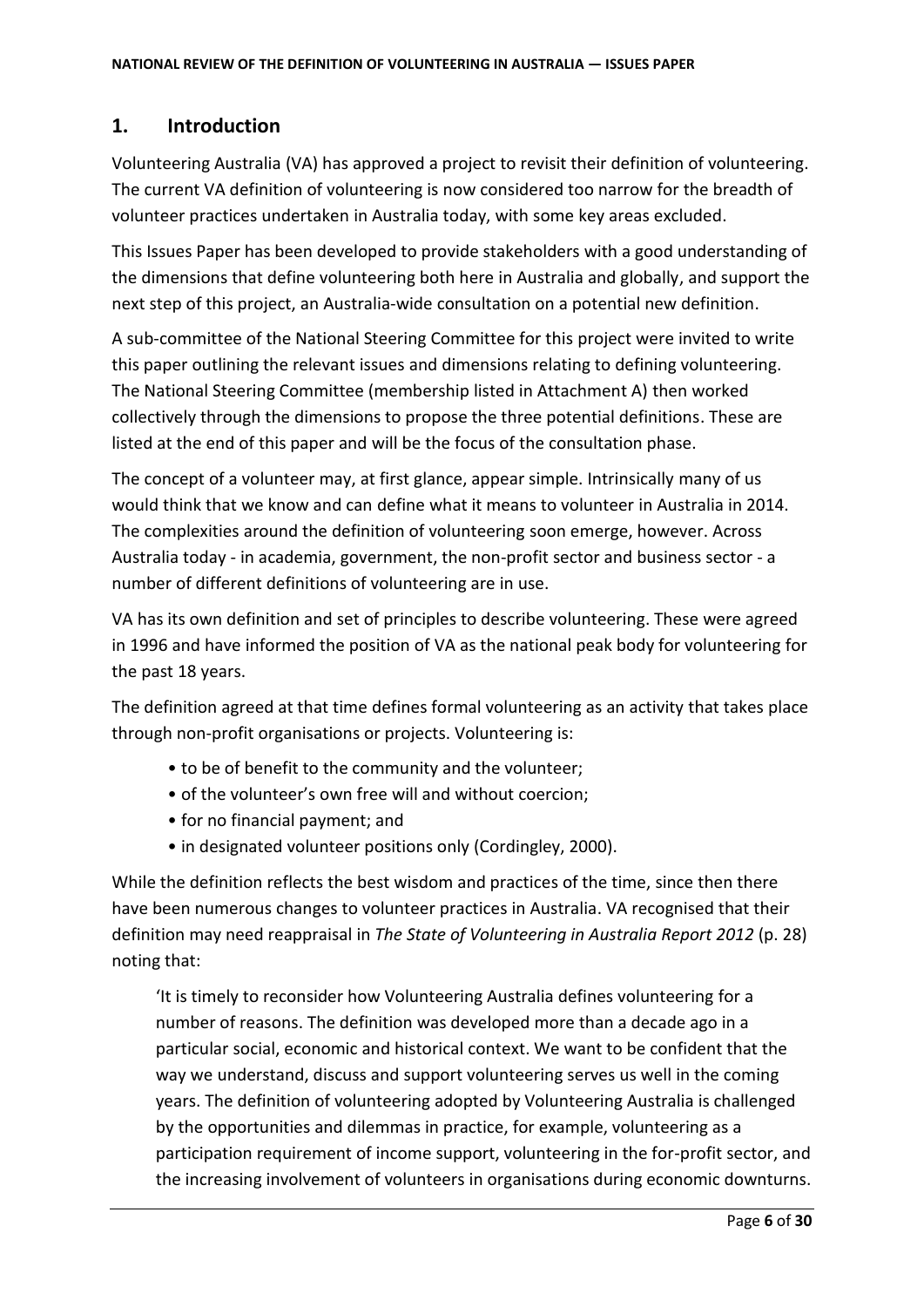The way volunteering is seen and described is being contested in Australia and internationally. Volunteering is an integral part of work in our society, yet the idea that volunteers are workers is relatively new. Secondly, the concept of work is changing. Deregulation, globalisation and the casualisation of labour impacts on how we view and experience work' (Oppenheimer 2002; 2008, p. 7; 2010; 2011; Oppenheimer with Edwards 2011).

The 2012 report commenced an initial review of the national definition of volunteering. Its preliminary consultation with stakeholders showed areas of agreement about the purpose of the definition, but highlighted some of the sources of conflict with current practice. The current VA definition does not account for areas like informal volunteering which is well known to be a substantial component of all volunteering – particularly for youth volunteering, multicultural communities and spontaneous volunteering around crisis management. Other growth areas in volunteering such as corporate or business volunteers and micro volunteers may not be included in the current definition.

This definition, therefore, may no longer reflect how many Australians volunteer their time. It is critical that it is reviewed to ensure Volunteering Australia's definition appropriately reflects the realities of volunteering. A definition of volunteering has a significant bearing on decision making by governments, volunteer resource centres and volunteer involving organisations. A revised definition has the potential to influence how volunteers are managed, how volunteering is measured and how Australia maintains and implements best practice standards. While Volunteering Australia is responsible for the definition, the state peak bodies are perceived locally as the custodians of the spirit of volunteering. How the new definition will be used and by whom (in addition to VA) is still open to debate.

# <span id="page-6-0"></span>**2. About the National Review - The process for reviewing the national definition**

Following the *State of Volunteering in Australia Report* release in 2012, Volunteering Australia commenced an initial review process of the national definition of volunteering, and approved the project, the National Review of the Definition of Volunteering in Australia [\(http://www.volunteeringaustralia.org/about-us/\)](http://www.volunteeringaustralia.org/about-us/).

This project will make a recommendation on a definition for approval by the Volunteering Australia Board. Volunteering Australia will then have a new or reaffirmed definition of volunteering, for adoption by the relevant State and Territory peak bodies. This process was endorsed by all peak volunteering bodies in Australia, with the respective CEOs agreeing that a consistent and contemporary definition of volunteering across all states and territories is desirable.

Volunteering Australia and the CEO Network of peak volunteering bodies are working together on this project. To guide the project and arrive at a draft definition, a National Steering Committee was formed comprised of representatives from Volunteering Australia,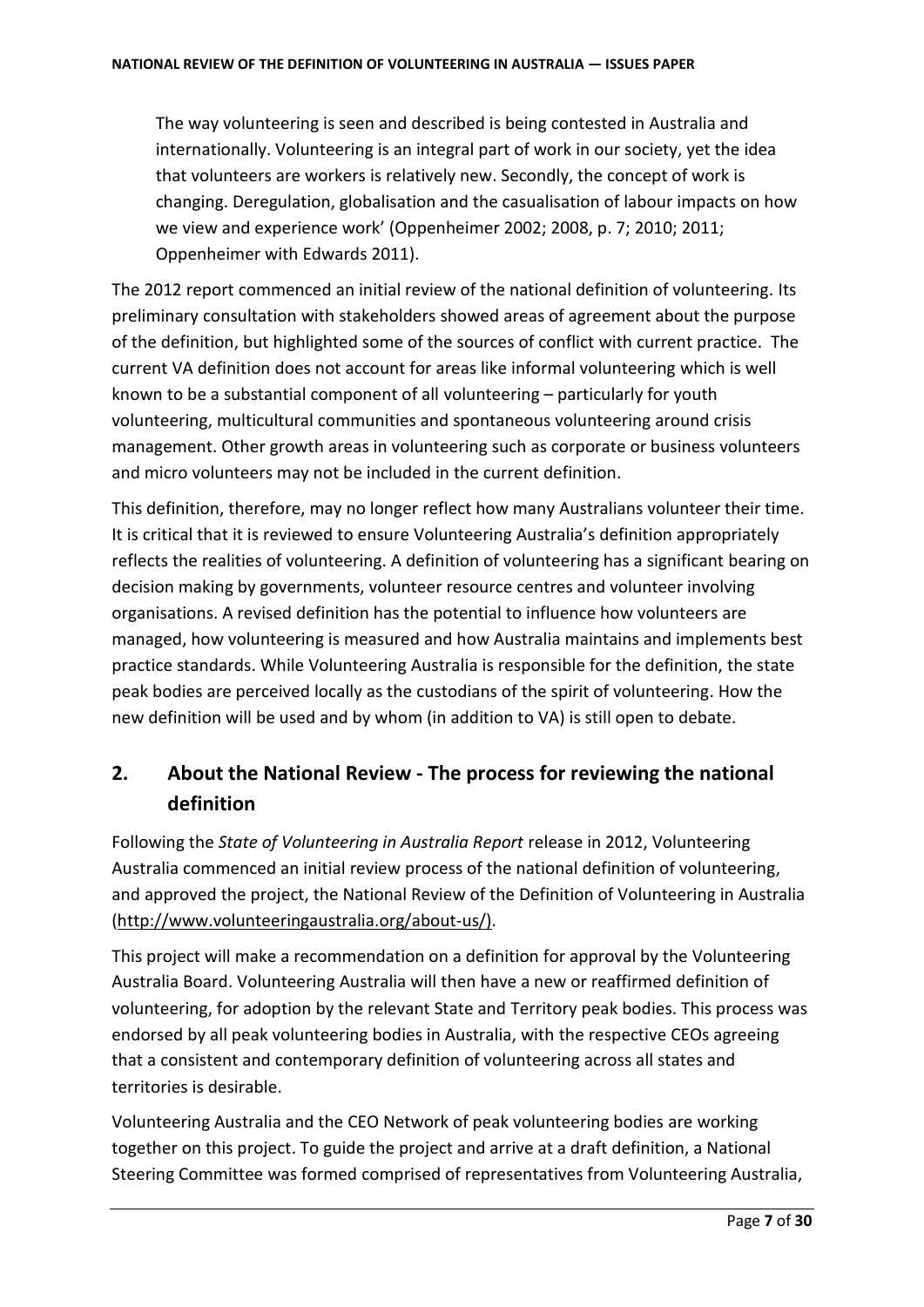State –Territory peak bodies, Volunteer Resource Centres, member organisations, academics and government (see Attachment A)*.* 

A sub-committee of this Steering Committee was established to write this Issues Paper.

The Review project commenced in 2014 and is expected to be completed by mid-2015. It is being conducted in two phases.

- Phase 1: The sub-committee develop this Issues Paper which focuses on identifying background material on the issues, reasons, implications and opportunities around changing a definition.
- Phase 2: Based on this Issues Paper, there will be an Australia-wide consultation process that examines the issues in more depth enabling a recommendation on changing the definition.

The discussion around the Volunteering Australia National Review of the Definition of Volunteering is expected to deliver the following outcomes:

- Member organisations, volunteer managers, government and broader stakeholders gaining a better understanding of volunteering and its role in society
- Member organisations, volunteer managers and government using the new definition to develop programs and strategies to enhance volunteering
- Volunteering peak bodies using the definition to advocate and promote volunteering in society
- A wider understanding of the continuum that exists between formal volunteering and many areas of active citizenship for core stakeholders and the wider community be fostered.

# <span id="page-7-0"></span>**3. The current definition and a brief history**

In 1996, and after extensive consultation, VA established both a definition and set of principles of volunteering. They were developed to 'clearly differentiate between volunteering and other unpaid activities' (Cordingley, 2000, p. 82), and followed on from the first national survey of volunteering by the Australian Bureau of Statistics (ABS) in 1995. The 1996 definition states:

'Formal volunteering is an activity that takes place in non-profit organisations or projects and is of benefit to the community and undertaken of the volunteer's own free will and without coercion; for no financial payment; and in designated volunteer positions only.'

The 11 principles of volunteering that accompanied the definition were seen by the sector at the time to describe the values characterising formal volunteering, and were to 'provide a sound basis for informing social policy and guiding the actions of organisations involving volunteers' (Cordingley, 2000, p. 74). The principles were that: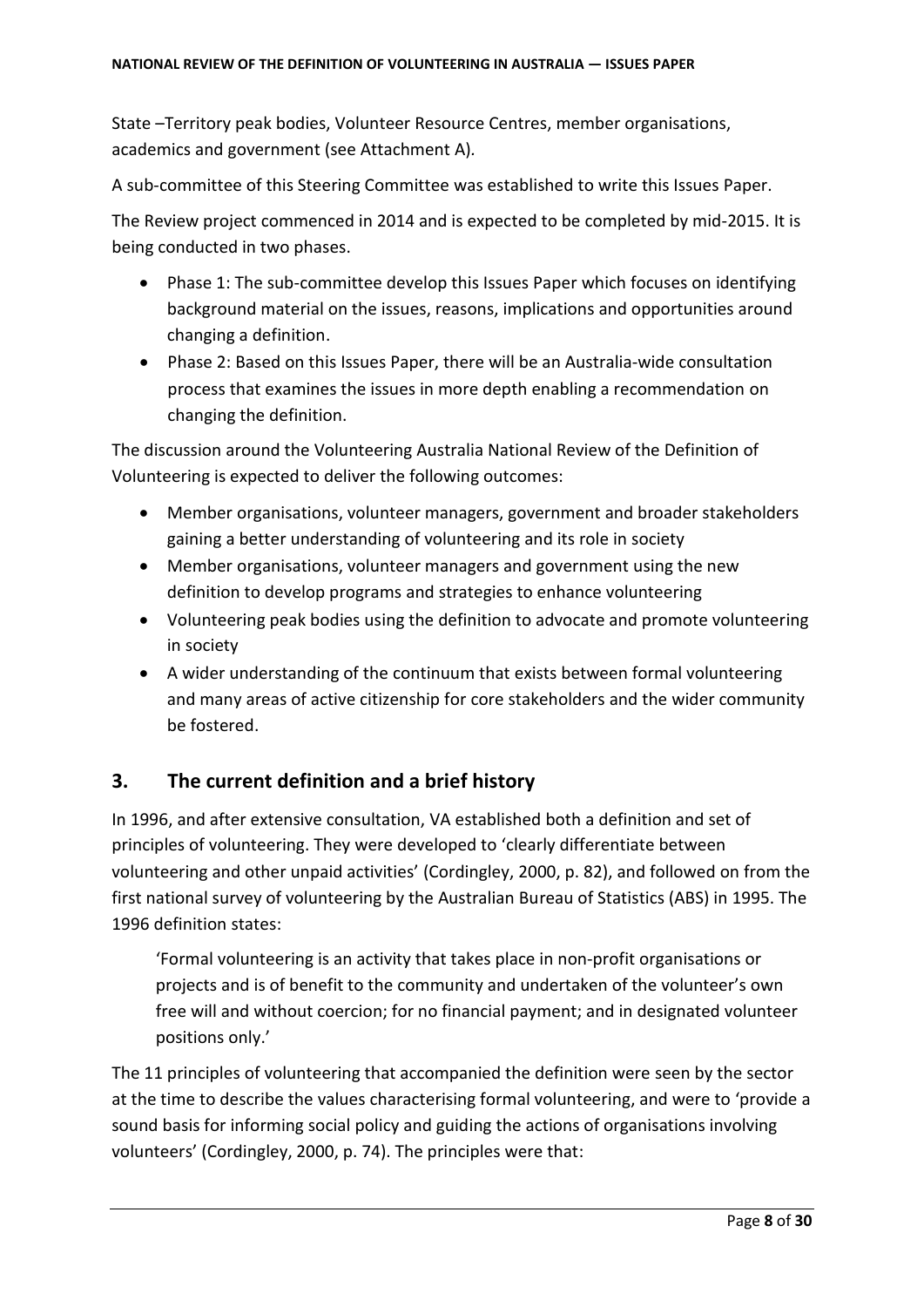- Volunteering benefits the community and the volunteer
- Volunteer work is unpaid work
- Volunteering is always a matter of choice
- Volunteering is not compulsorily undertaken to receive pensions or government allowances
- Volunteering is a legitimate way in which citizens can participate in the activities of their community
- Volunteering is a vehicle for individuals of groups to address human, environmental and social needs
- Volunteering is an activity performed in the non-profit sector only
- Volunteering is not a substitute for paid work
- Volunteers do not replace paid workers and do not constitute a threat to the job security of paid workers
- Volunteering respects the rights, dignity and culture of others
- Volunteering promotes human rights and equality (Cordingley, 2000, p. 74).

The definition is reflective of its time. The ABS' first national report had defined a volunteer as 'someone who willingly gave unpaid help in the form of time, service or skills, through an organisation or group' (ABS, 1996). The reference to an organisation or group denoted a formal structure. VA's definition followed this line and focused on 'formal' volunteering. While it acknowledged 'informal' volunteering (unpaid labour undertaken outside formal organisations, such as helping out a neighbour), VA sought to make the distinction.

VA also believed an important distinguishing characteristic of formal volunteering was that it only occurred in non-profit organisations and must be in designated volunteer positions. The motivation of the volunteer involving organisation was considered to be a key distinguishing factor. Commercial companies were considered to be ultimately motivated around profit making while non-profit organisations were considered to have a motivation to create positive community outcomes. VA wanted to clearly demonstrate that 'formal' volunteering was not exploitative, nor was it taking the positions of paid workers. As the following table suggests, this excluded student placements, work for the dole, community service orders, informal carers and work experience as forms of unpaid work which are not volunteering.

|        | Benefits to | Through       | No           | By choice | In         |
|--------|-------------|---------------|--------------|-----------|------------|
|        | the         | non-profit    | remuneration | and       | volunteer  |
|        | community   | organisations |              | without   | designated |
|        |             |               |              | coercion  | positions  |
| Formal |             |               |              |           |            |

#### **Table 1: Examples of unpaid work**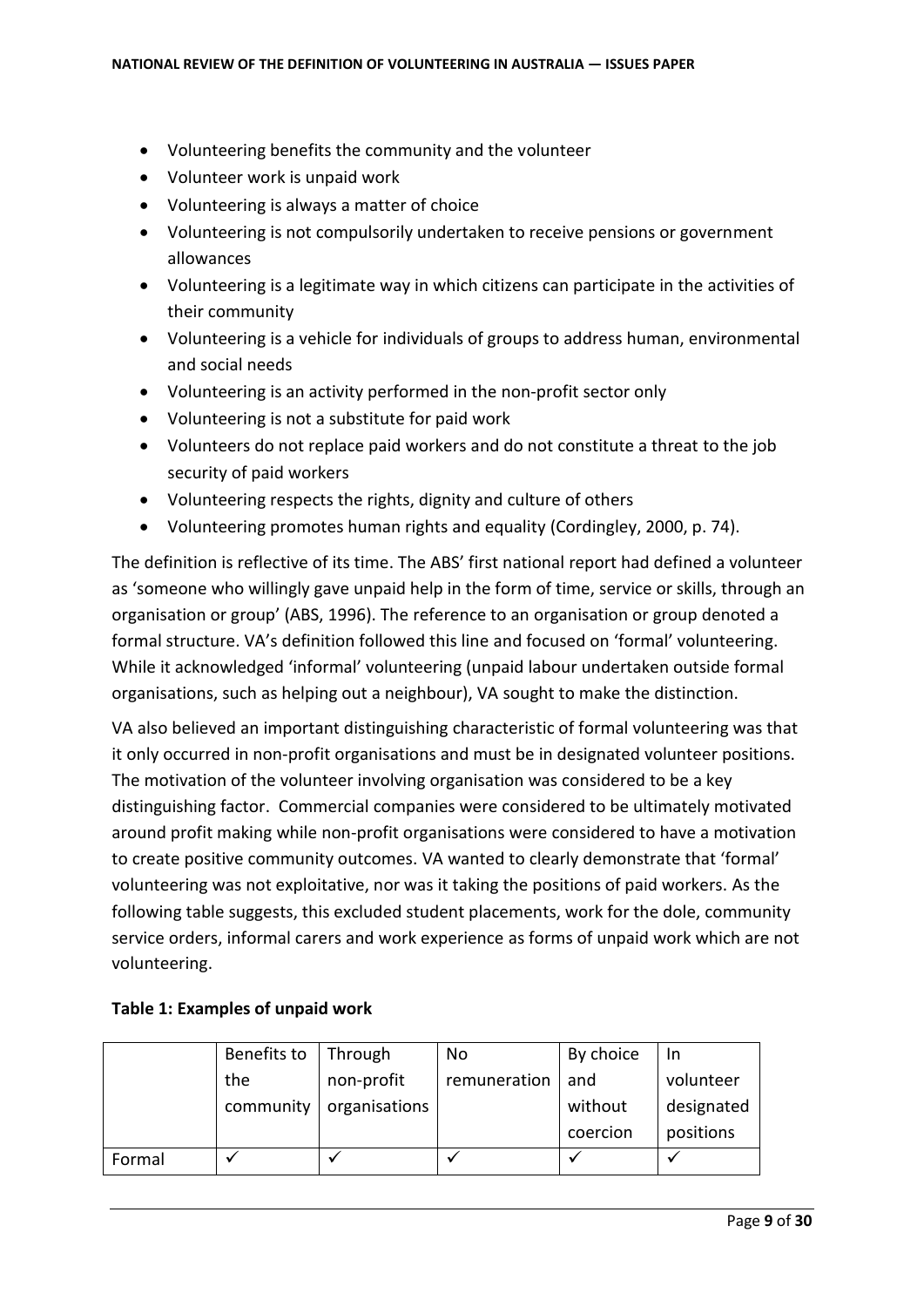| volunteering |                           |                           |                |                           |                           |
|--------------|---------------------------|---------------------------|----------------|---------------------------|---------------------------|
| Work         |                           | $\checkmark$              | $\pmb{\times}$ | $\checkmark$              | ✓                         |
| experience   |                           |                           |                |                           |                           |
| Community    |                           |                           |                |                           |                           |
| service      | ✓                         | $\checkmark$              | ✓              | $\pmb{\times}$            | $\pmb{\times}$            |
| orders       |                           |                           |                |                           |                           |
| Unpaid       |                           |                           |                |                           |                           |
| work in the  | $\checkmark$              | $\boldsymbol{\mathsf{x}}$ | ✓              | $x/\checkmark$            | $\boldsymbol{\mathsf{x}}$ |
| home         |                           |                           |                |                           |                           |
| Student      | $\boldsymbol{\mathsf{x}}$ | $\checkmark$              | ✓              | $\boldsymbol{\mathsf{x}}$ | $\pmb{\times}$            |
| placements   |                           |                           |                |                           |                           |
| Unpaid       | $\pmb{\times}$            | $\pmb{\times}$            | ✓              | ✓                         | $\pmb{\times}$            |
| work trials  |                           |                           |                |                           |                           |
| Emergency    |                           |                           |                |                           |                           |
| work during  | $\pmb{\times}$            | ✓                         |                |                           | $\pmb{\times}$            |
| industrial   |                           |                           |                |                           |                           |
| disputes     |                           |                           |                |                           |                           |
| Work for     | $\checkmark$              | $\checkmark$              | ✓              | $\boldsymbol{\mathsf{x}}$ | ✓                         |
| the dole     |                           |                           |                |                           |                           |
| Caring       | ✓                         | $\pmb{\times}$            | ✓              | $x/\sqrt$                 | $\pmb{\times}$            |
| (carers)     |                           |                           |                |                           |                           |

(Source: Cordingley, 2000, Figure 6.1, p. 81)

The requirement that volunteering be in volunteer designated positions only was a critical element of the debate at the time (Cordingley, 2000). It was aimed at clearly legitimising volunteering and deflecting criticism from the trade union movement who were concerned about protecting the rights and positions of paid workers. Both VA and the state peak bodies continue to be strong advocates of formal volunteering and its management and work with government to ensure volunteering is not associated with unpaid work required around unemployment benefits and other forms of mutual obligation.

At the time there were few formal policies on volunteering in Australia. 'Volunteering as an activity' was 'underestimated, under-researched and undervalued' (Oppenheimer & Warburton, 2000, p. 1). VA's definition, too, was created at a time when there was an 'increasingly blurred understanding between what should constitute paid work and volunteer work' (p. 3) with the Howard Government's introduction of mutual obligation arrangements for dole recipients.

# <span id="page-9-0"></span>**4. Why have a clear definition?**

There is no single definitive view of what is and is not volunteering in 1996 or now. The area is complex and diverse, and a spectrum of volunteering may be a logical approach. There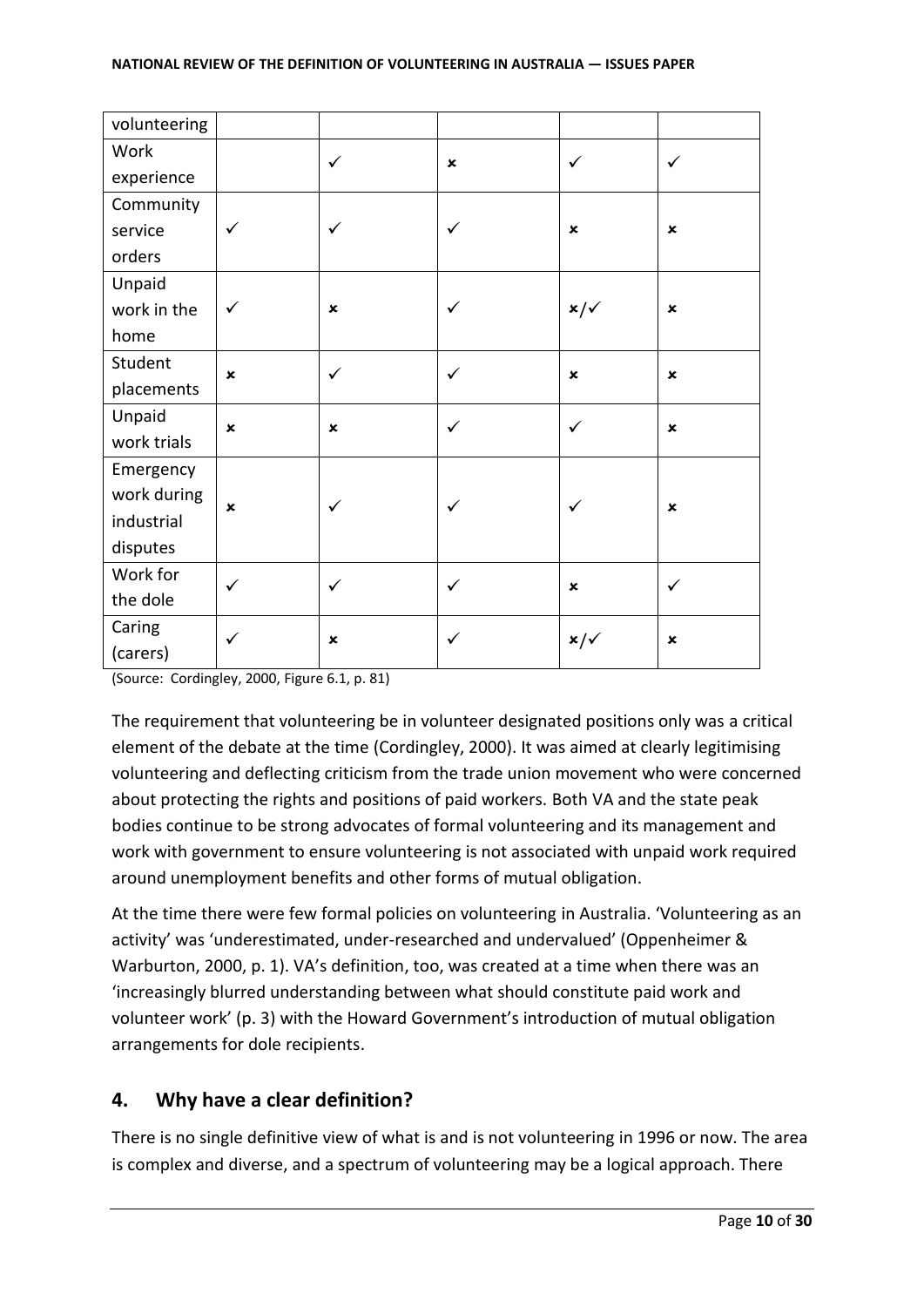needs to be discussion around how a definition in Australia will be used. A broad, inclusive definition may work well for policy and practice but for the purposes of measurement, tracking changes in the characteristics of volunteers and volunteering over time, comparing trends in different States and to facilitate and sharpen government and agency policy making, a practical, contemporary definition is required. To date the use of a clear definition around formal volunteering by VA and the state peak bodies has enabled them to have clarity on their roles, develop a framework for management that supports their member organisations, and deliver services, appropriate support and recognition across the community, as well as push for social policy change. Any new definition needs to be workable and able to be operationalised by these entities.

Having an inclusive definition can allow effort to be focussed on providing a supportive environment and ensure that volunteering remains an important and sustainable social movement. Yet, too narrow a definition may exclude some of the important forms of volunteering discussed in this paper.

A definition needs to be clear, simple and should resonate with all parts of the community to help create a more common language across Australia. The context it sits within should also be understood, as volunteering represents a significant part of active citizenship, but is not an appropriate descriptor for all activities. Hence the definition should provide clarity about what is, and is not, volunteering.

A further consideration is the longevity of the definition. It needs to be sufficiently flexible to stay relevant as Australia's society continues to change, particularly in areas such as digital technology, while having enough clarity to be practical.

One important reason given for using an agreed definition is that of quantifying the economic value of volunteering. This is an area of significant debate, with some arguing that it is not possible to measure or quantify volunteering and/or this fails to capture the multidimensional value of volunteer activity (Haski-Leventhal et al, 2011). Measurement using an agreed definition, however, allows like to be compared with like. A key benefit of measurement itself is to enable organisations to quantify the value of volunteering to their organisation and to the economy and society.

The current definition of volunteering includes no agreed-upon metrics, such as the lower boundary for age or the recall period as the definition does not specify a timeframe. Under this definition a volunteer could be interpreted by a layperson as someone who has volunteered at some point in their lives, whether this was last week or twenty years ago, or it might be understood as referring only to present volunteers. Consideration needs to be given to the need to be inclusive, and at the same time enable measurement. It is important to note that measurement is just one potential use of a definition.

The consultation undertaken for the *State of Volunteering in Australia 2012* revealed broadbased agreement that: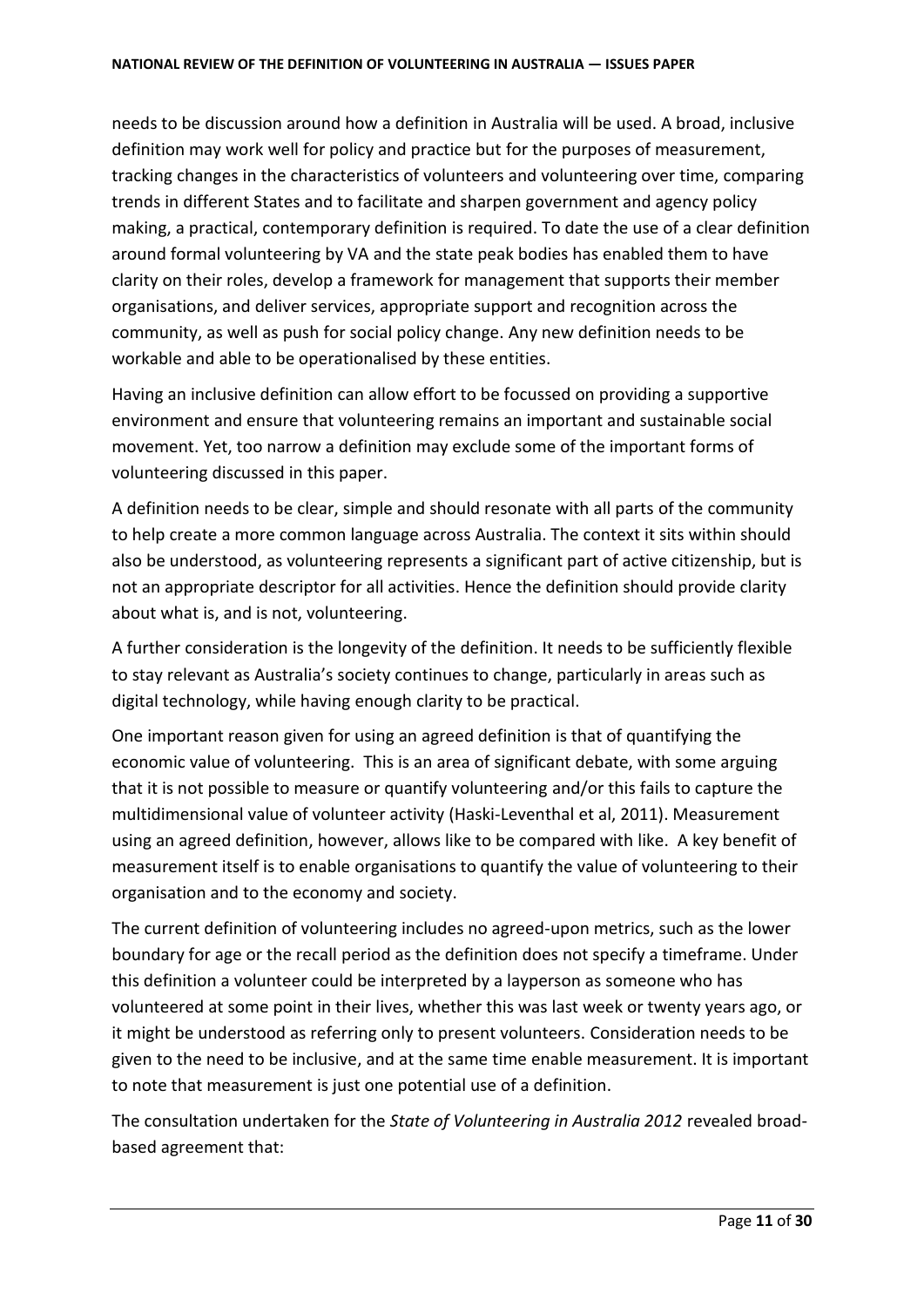- The current definition generally captures the essence of volunteering
- There are aspects of the current definition that challenge and constrain volunteering in Australia
- Having a clear and shared understanding about the parameters of what we see as being 'volunteering' is important
- Clarity and a collective view of 'volunteering' are important and useful in considering and making decisions about the opportunities and challenges that present themselves in day-to-day practice, helping to frame the parameters for research and guiding macro and micro-level policy.

# <span id="page-11-0"></span>**5. Different ways of thinking about volunteering**

It is clear that the concept of 'volunteering' has never been stable. There are a variety of ways of thinking about volunteering (See, for example, Cnaan, Handy and Wadsworth 1996; Carson 1999; Wilson 2000; Soupourmas and Ironmonger 2002; Petriwskyj and Warburton 2007; Toppe 2006).

The *State of Volunteering in Australia Report* 2012 stated:

'UN Volunteers (UNV) articulates the universal nature and values of volunteering. Volunteering is a human activity, a basic expression of human relationships that occurs in every society in the world. People engage in volunteerism for a great variety of reasons. The terms which define it and the form of its expression may vary in different languages and cultures, but the values which drive it are common and universal: a desire to contribute to the common good, out of free will and in a spirit of solidarity, without expectation or material reward (UN 2011, pp. iv, xx). Volunteerism promotes cooperation, encourages participation and contributes to the well-being of individuals and society as a whole. It is a way for people to engage in the life of their communities and societies, acquiring a sense of belonging and influencing the direction of their lives. Volunteerism has the potential for people to be primary actors in communities and affect their destiny.'

One of the most significant variations between definitions of volunteering today is the inclusion or exclusion of informal volunteering. Informal volunteering is conducted outside a non-profit organisation or structured group that may benefit specific individuals or the general community (Finkelstein and Brannick, 2007). The United Nations includes both formal and informal volunteering in its definition:

'Volunteering is an action carried out voluntarily, according to an individual's own free will, not undertaken for financial reward nor stipulated by law, contract or academic requirement, and done for the common good. It includes acts that take place outside the context of a formal organisation on a regular basis.' (UN 2011:3-4).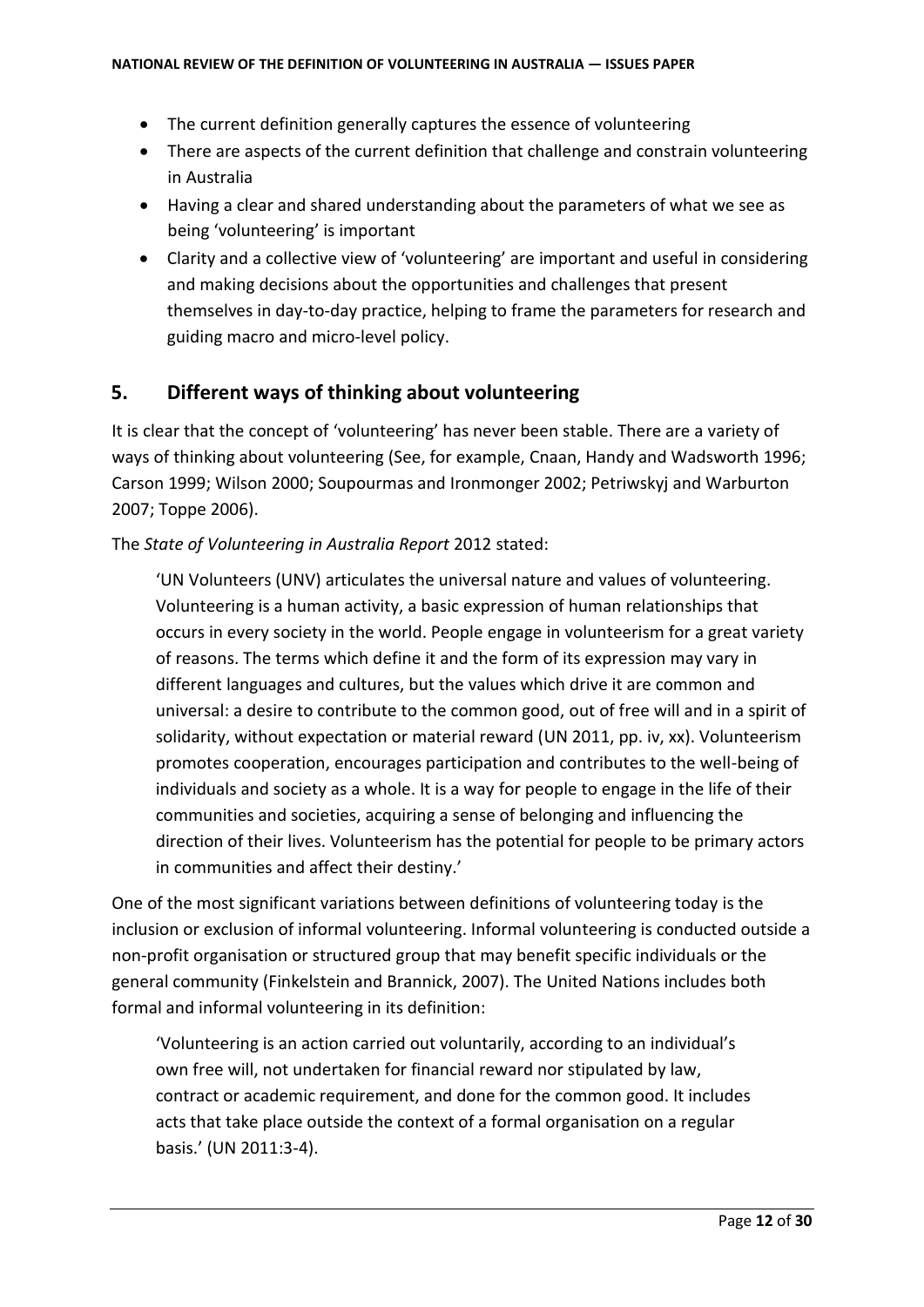Informal volunteering is typically more common amongst collectivist cultures, that is Asia, Southern Europe, South America and Africa (Gronlund, 2013), whereas formal volunteering is more common among Anglo cultures and Northern European countries. Given the multicultural nature of Australia today, any definition needs to have meaning to the different communities within which individuals volunteer.

Broun, describing indigenous Australian perspectives around volunteering (IAVE Conference, 2014), stated helping each other out is widespread and often not recognised as volunteering as it is not formal or structured, but rather a way of living within a culture of reciprocity and familial obligation. While some of these activities may well fall within volunteering definitions (particularly taking part on committees and structures that assist in supporting the community) most are not formal volunteering. This means they may be undervalued and not recognised officially. Yet the informal volunteering that occurs within a cultural framework of obligation and responsibility goes a long way to maintaining social cohesion and inclusion in these communities. Broun noted that 'The concept of volunteering must be approached in a dynamic way that reflects the diversity of the community you are working in'. For Australia's indigenous communities volunteering is generally not undertaken in a structured way through formal positions. This also raises a question around the terminology currently used around 'free will'. Inherent social obligation for all members of community may not be perceived as a matter of 'free will' or 'personal choice'.

This section examines some alternative definitions of volunteering currently in use today.

The International Labour Organisation (ILO), for example, confines its definition to work and refers to 'Unpaid non-compulsory work; that is, time individuals give without pay to activities performed either through an organization or directly for others outside their own household' (p 13). This definition goes on to refer to 'activities that produce goods and/or services which contribute something of potential value to its recipients'. Key to this definition is that it was developed for the measurement of volunteering, and supports comparative statistics on volunteering in the context of UN recommendations from the IYV celebrations report in 2005 (ILO, 2011).

As discussed earlier, however, there is considerable debate about measurement of volunteering. Some researchers argue that variations in definitions contribute to an inability to 'give credence and respect to the contributions that volunteers make' (Salamon, Sokolowski & Haddock, 2011, p. 245). Other researchers contend that most attempts to measure volunteering to date provide an incomplete picture of its value (Haski-Leventhal et al, 2011).

The International Association for Volunteer Effort (IAVE) (2009) definition of volunteering follows a 'Universal Declaration on Volunteering', rather than a succinct definition. Interestingly, the Declaration refers to individual as well as group action which suggests that it includes both formal and informal volunteering. Volunteer Canada (2011) suggested a further expansion of the definition, arguing that: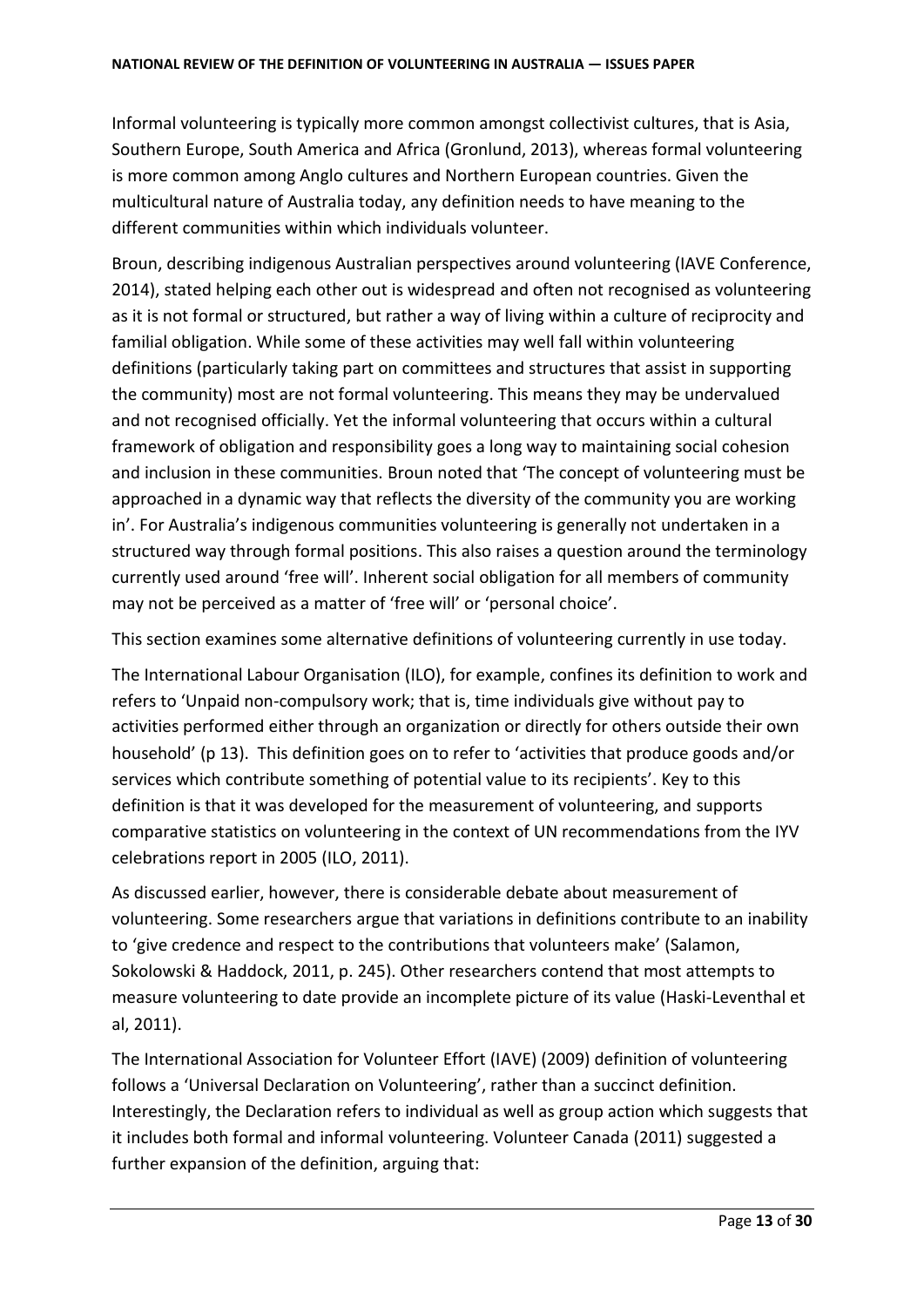'... the word *volunteering* is associated with a narrower concept of service and benevolence, while notions of leadership, active citizenship, social action, and community engagement are all part of what volunteering means today. Rather than finding a new word, the focus of conversations was on renewing the meaning of the word. ... by 2017, *volunteering* is regarded as part of our everyday lives, and as the way we participate and shape the communities we want for ourselves and for future generations.'

In 2012, in their Code for Volunteer Involvement, Volunteer Canada defined a volunteer as 'any person who gives freely of their time, energy and skills for public benefit, of their own free will, without monetary compensation' (Volunteer Canada, 2012, p. 22). Volunteering is considered to be 'the most fundamental act of citizenship and philanthropy in our society. It is the offering of time, energy and skills of one's own free will' (p. 22). In recognition of the depth and breadth of volunteer activity the code presents a spectrum of volunteer engagement and identifies that volunteering is a:

'continuum that includes informing oneself about an issue, supporting a cause, actively participating, and adopting leadership roles. These range from the most passive to the most active levels of engagement' (p. 20).

Volunteering England includes both formal and informal volunteering in its definition:

'We define volunteering as any activity that involves spending time, unpaid, doing something that aims to benefit the environment or someone (individuals or groups) other than, or in addition to, close relatives. Central to this definition is the fact that volunteering must be a choice freely made by each individual. This can include formal activity undertaken through public, private and voluntary organisations as well as informal community participation' (Volunteering England 2014).

Similarly, the UK Compact Code of Good Practice defines volunteering as 'an activity that involves spending time, unpaid, doing something that aims to benefit the environment or individuals or groups other than (or in addition to) close relatives' (Zimmeck 2009, p. 3). The tenet that volunteering must be a choice freely made by each individual is not part of the definition but is part of an additional statement of principles. Both the Centre for Volunteering and Volunteering Queensland include informal volunteering within their view of what constitutes the activity, with the Centre for Volunteering specifying that volunteering can take place 'through non-profit and community organisations and projects or your local community'[\(http://volunteering.com.au/what-is-volunteering-2/\)](http://volunteering.com.au/what-is-volunteering-2/).Volunteering Tasmania utilise the current VA definition. However they have added a statement recognising the continuum that sits along the three core elements of the definition, that is paid - unpaid, coercion - free will, and no benefit to community - benefit to the community. Important to the debate is a notion articulated in the UN State of the World's Volunteerism report which states that the ethos of volunteering 'is infused with values, including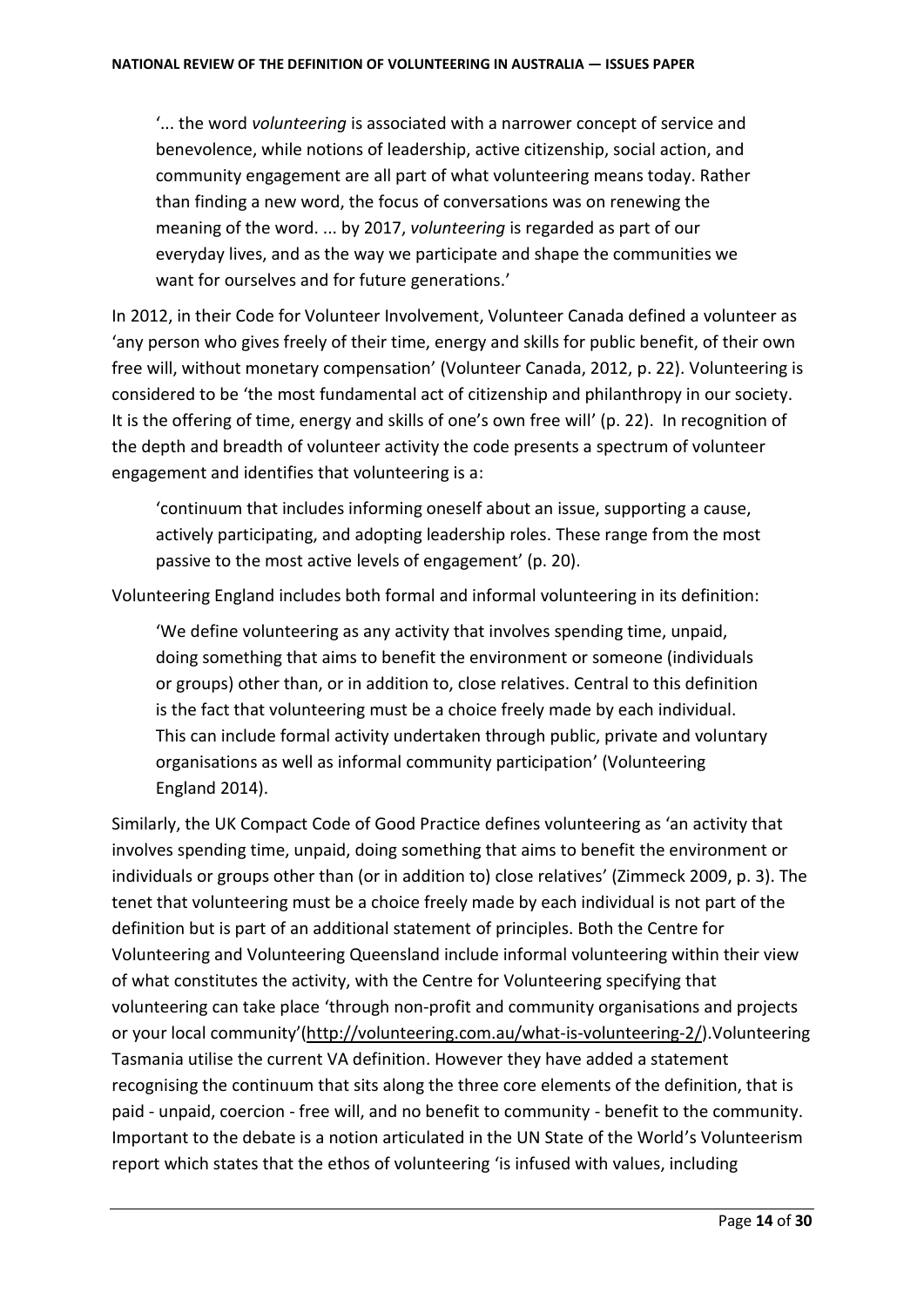solidarity, reciprocity, mutual trust, belonging and empowerment, all of which contribute significantly to quality of life.'(UN, 2011,p.xx).

Table 2 summarises the definitions presented above alongside other national definitions to show how they compare against the dimensions of free choice, structure (organised through or outside an organisation), beneficiaries and remuneration. The table includes definitions from other Anglo countries with similar ideas about volunteering to Australia as well as those from countries such as Sweden and Portugal where alternative ideas of volunteering are prevalent.

|                           | <b>Free choice</b>      | <b>Structure</b>           | <b>Beneficiaries</b>                    | Remuneration              |
|---------------------------|-------------------------|----------------------------|-----------------------------------------|---------------------------|
| Volunteering<br>Australia | Free will               | Nonprofit<br>organisations | Community and<br>volunteer              | None                      |
| Volunteering<br>Canada    | Free will               | Any organisation           | Community,<br>individuals,<br>volunteer | None                      |
| Volunteering<br>England   | Free will               | Any organisation           | Environment,<br>individuals, family     | None                      |
| Volunteering<br>Ireland   | Free will               | Not specified              | Community,<br>individuals and<br>causes | Out of pocket<br>expenses |
| Portugal                  | <b>Not</b><br>specified | Within an<br>organisation  | Social and<br>communitarian<br>causes   | Some<br>compensation      |
| Sweden                    | Free will               | Any organisation           | An organisation                         | None                      |
| <b>IAVE</b>               | Free will               | Not specified              | Others or the<br>community              | None                      |

#### **Table 2: A comparison of international and national definitions of volunteering**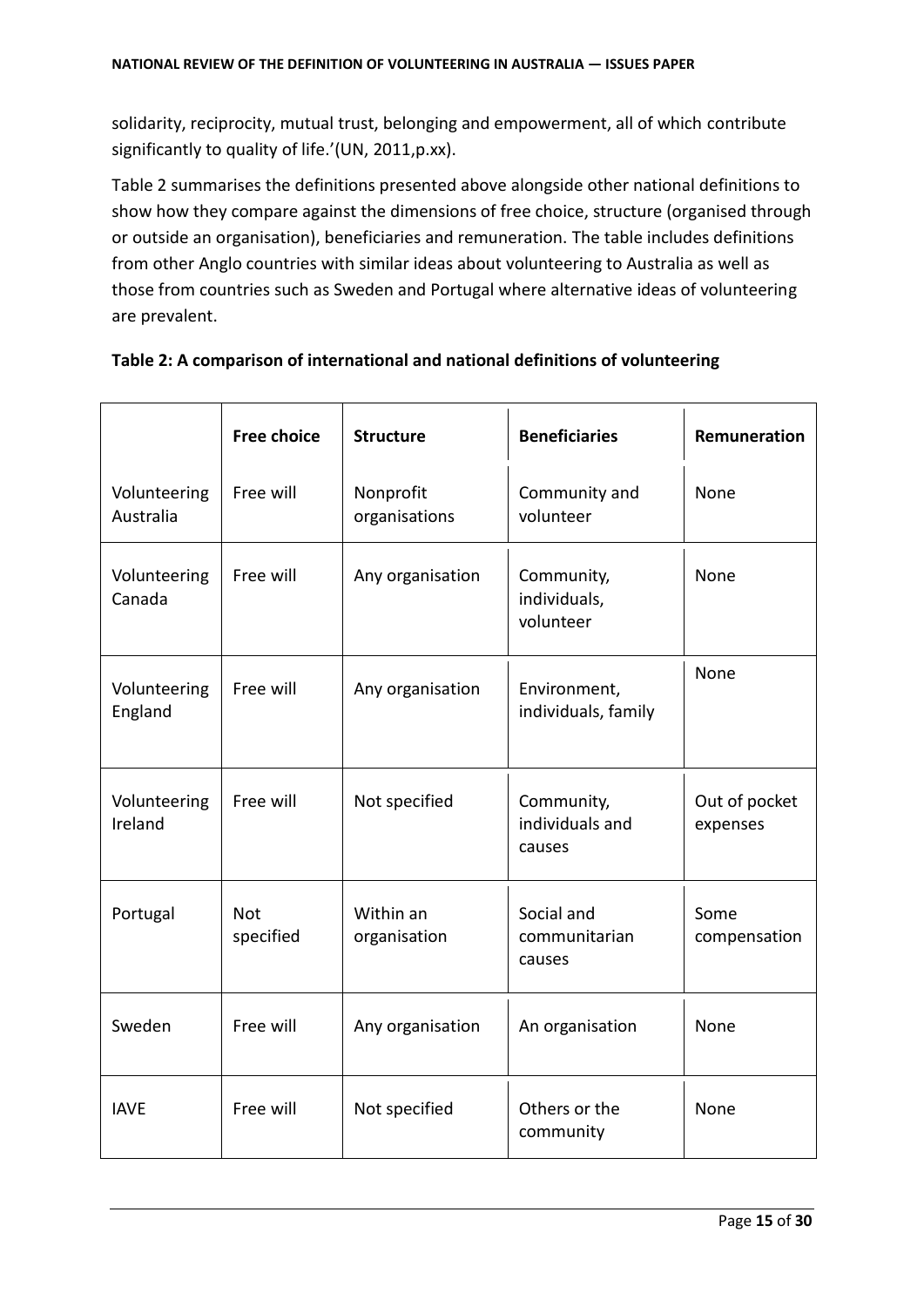| ILO | Free will | Both through an<br>organisation and | Recipients outside<br>your own | None |
|-----|-----------|-------------------------------------|--------------------------------|------|
|     |           | directly with<br>clients            | household                      |      |

Significant variation in definitions between Australia and other key global entities makes cross-cultural comparison of volunteering rates, size, breadth and other patterns challenging.

# <span id="page-15-0"></span>**6. Language and ideas about volunteering**

Across Australia a range of terms are often used interchangeably with 'volunteering'. These include 'voluntary work', 'voluntary activity', 'unpaid work', 'unpaid volunteering', 'pro bono', 'participant involvement', 'unpaid activism', 'civic participation', 'active citizenship', 'community participation', 'community service', and 'community engagement'. These terms mean different things, and as Zimmeck (2009) argues, sometimes nothing at all. She describes such terminology as inaccurate, inventive and misleading, causing confusion and reducing the scale and visibility of volunteering and thus its value, especially to government. It could also be argued that that these terms each represent one part of a broader understanding of volunteering, that might be stretched even further with activities such as 'time banking' becoming popular. Attempts to distinguish between multiple overlapping terms may simply be confusing and unproductive.

Terminology associated with volunteering reflects different ideas of what volunteering is. Rochester et al (2010) propose that there are three broad ways of thinking about volunteering globally. These are:

- Unpaid work or service
- Civil action and
- Leisure

Unpaid work is the dominant idea in Anglo countries (Lyons et al, 1998), even though the voluntary sectors do vary substantially (Gronlund et al, 2013). This is evident in the current Volunteering Australia definition which defines volunteering as 'unpaid work'. Civil action is the dominant idea in Scandinavian countries and developing countries in the Global South. The idea of volunteering as leisure was first discussed by researchers in the early 1970s (Rochester et al, 2010), as volunteering is a discretionary activity chosen to be undertaken in free time. The non-profit community has only recently begun to adopt the idea of volunteering as leisure, partly because it may be seen by some to trivialise volunteer activity. Stebbins' (1996) idea of volunteering as serious leisure, which involves considerable effort from the participants has been more popular. The focus of leisure volunteering is on the motivation, effort and impact of the activity on the participant, and participants can also develop a career through their leisure volunteering. Researchers have examined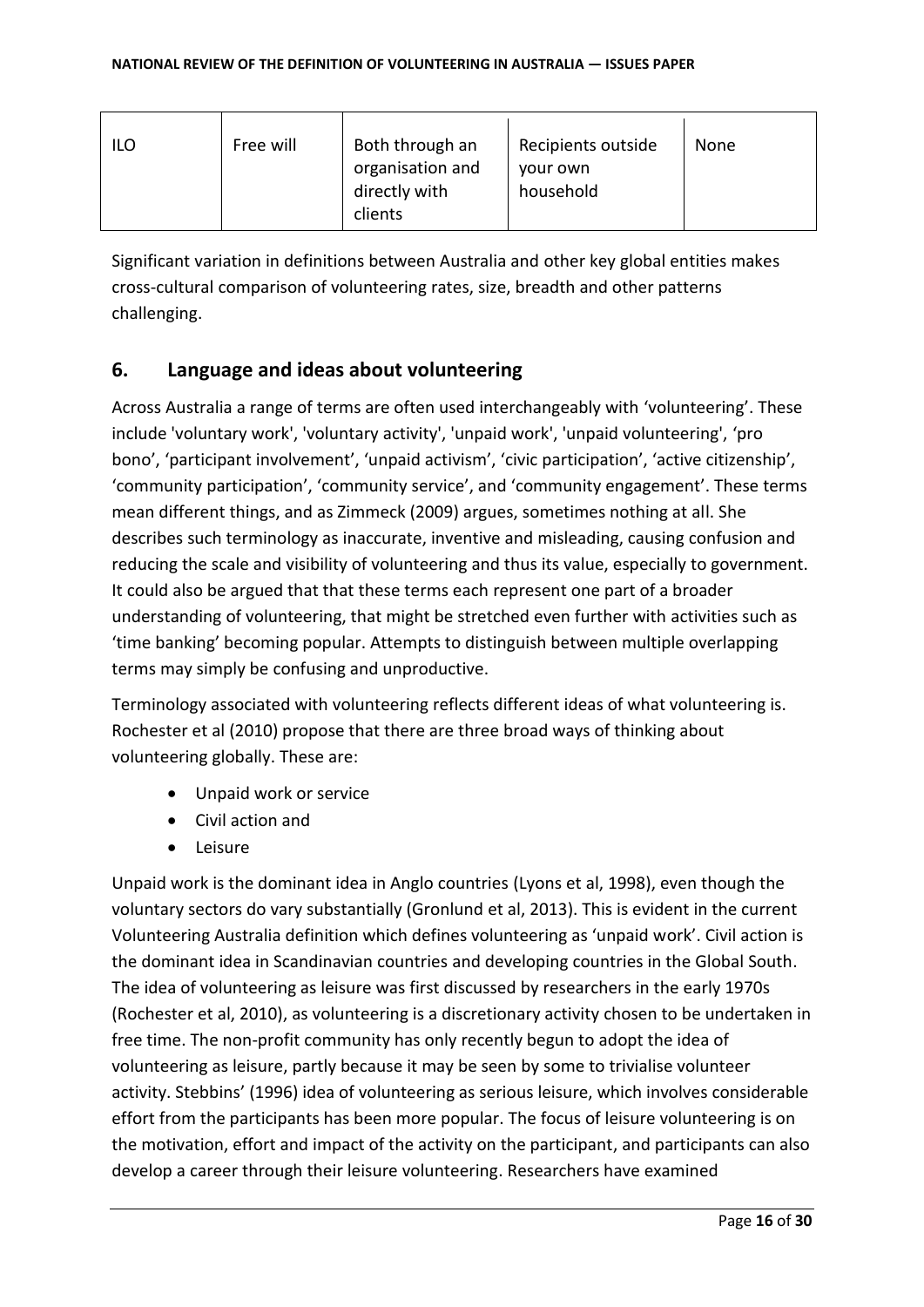volunteering in leisure settings e.g. steam railway enthusiasts restoring a steam railway and opening it to the public, museum tour guides, activities within the arts, theatre and music sectors and sport (Rochester et al, 2010). Leisure volunteering has also been documented among volunteer firefighters (Arai & Pedlar, 1997) and search and rescue volunteers (Uriely, Schwartz, Cohen & Reichel, 2002).

In 2011, at a special workshop devoted solely to defining volunteering, participants at the 13th IAVE Asia-Pacific Regional Volunteer Conference in Republic of Korea agreed on the universal dimensions or qualities of volunteerism (free will, altruism, undertaken without monetary reward and so on) but also suggested that volunteerism should be seen as a continuum, rather than a dichotomous concept, such as selfish vs. altruistic, freewill vs. force, paid vs. free. This suite of continua allows for a more inclusive description of different forms of volunteering in Australian society today. A broad definition, however, could complicate the already existing challenges in defining volunteering for policy and strategy by governments and for measurement.

The outcomes from the IAVE workshop follow Cnaan, Handy and Wadsworth's (1996) wellcited four dimensions of volunteering:

- Free choice (free will, relatively un-coerced, obligation to volunteer)
- Remuneration (none at all, none expected, expenses reimbursed, stipend/low pay)
- Structure (formal, informal)
- Intended beneficiaries (benefit/ help others/strangers, benefit/help friends or relatives, benefit/ help oneself)

Cnaan et al also presents these on a continuum from 'pure' volunteering to 'broad'. This broader conceptualisation of volunteering is also used by Petriwskyj and Warburton, who have developed a typology or matrix of volunteering along three dimensions - whether the volunteering is formal or informal, done as part of a group or as an individual, and the category (e.g. activism, self-help, community service) in which it belongs. This typology enables researchers to clearly specify the type of volunteering they are investigating (Petriwskyj and Warburton 2007). The idea of pure and broad concepts of volunteering follows on from a cross-cultural study of people's perceptions of volunteering, which found that while there was general consensus as to what volunteering definitely is, there was substantial debate around the broader, more marginal areas (Handy et al, 2000).

To enable a clear basis for future research, Petriwskyj and Warburton (2007) offered a definition aimed at addressing the current dilemmas, which is based on both the UN and IAVE definitions:

'Volunteering is …. an activity that is undertaken with a primary purpose other than financial reward, for a common goal or the good of others, of the person's own free will and without coercion and without the intent to cause harm.'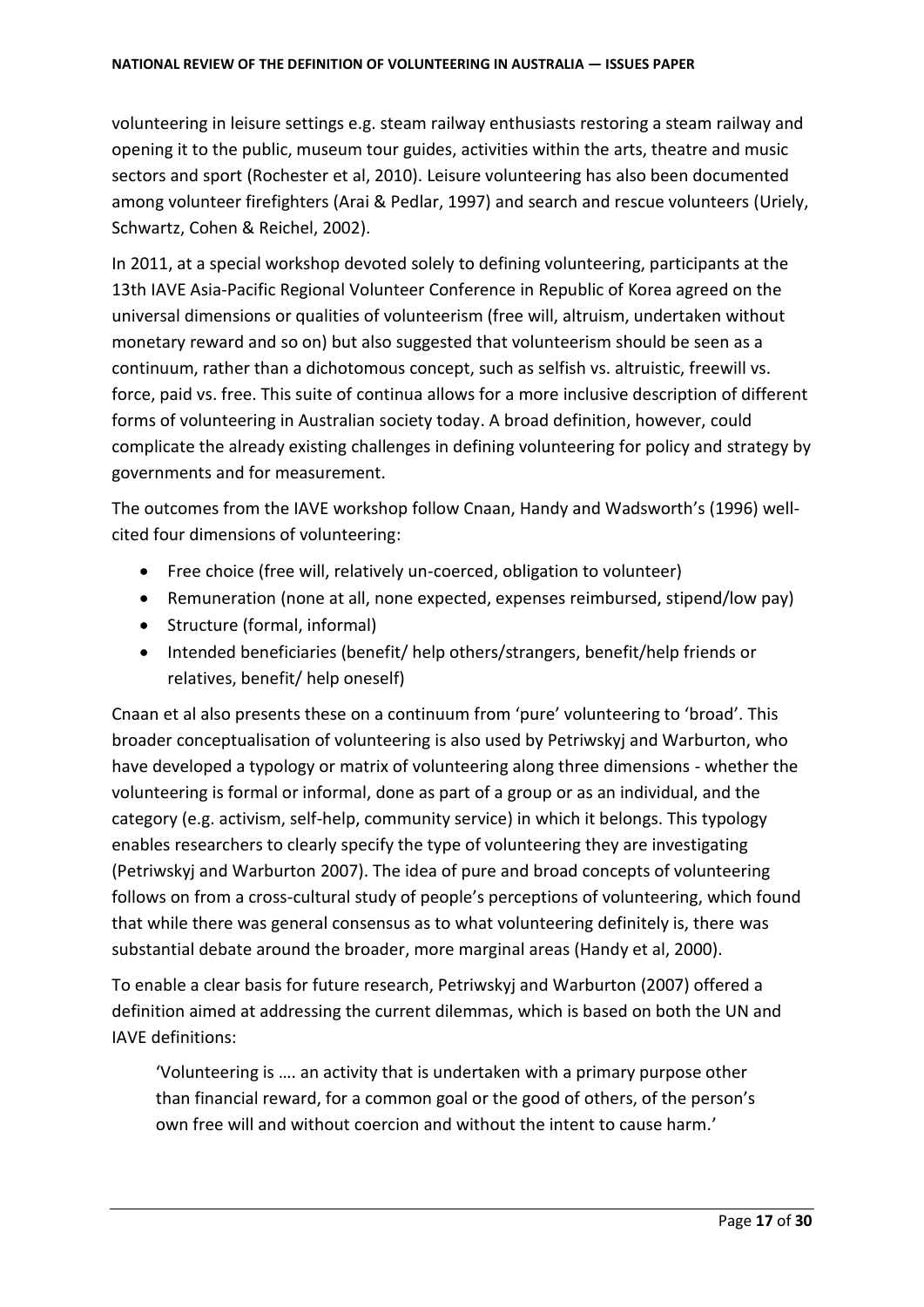This discussion emphasises how important it is to have a clear and shared understanding of what volunteering is, before it can be defined operationally.

## <span id="page-17-0"></span>**7. Trends in volunteering since 1996**

There have been significant changes in the volunteering field since 1996. However some of the change is not directly related to how people volunteer and what should be considered 'volunteering', but is concerned with the increasing number of policies and practices concerning volunteers and volunteering. The sector within which the vast majority of volunteering occurs – the non-profit sector – has seen a raft of policies such as governance, risk management and workplace controls that have had an impact on volunteering. A second major shift has been in the increasing roles and responsibilities given to volunteers and volunteer-based organisations through changing government policies.

A national survey conducted by Volunteering Australia in 2011 identified one in two organisations had introduced new ways of offering volunteering in the past 12 months. The most common change has been the provision of greater flexibility about when people could volunteer. This is not necessarily a change in what constitutes volunteering but is indicative of social changes about how people prefer to donate their time (e.g. Brudney, 2005; Merrill, 2006).

The way people are choosing to 'give time to help out' in Australian society is very diverse and areas of recent growth around volunteering include:

- Skilled volunteering
- Group volunteering
- Corporate volunteering and corporate sector involvement
- Youth volunteering to gain hands-on work experience
- Volunteering through places of learning
- Spontaneous volunteering (e.g. in response to bushfires and floods)
- Major event volunteering
- Virtual volunteering
- Changes in when and for how long people volunteer, including episodic and microvolunteering
- International and/or cross-national volunteering
- Recognition of the increasing multi-cultural nature of Australian society and different ways communities within Australia help each other out
- Time banking.

Taking into account the earlier discussion on informal volunteering, the current definition does not reflect how significant numbers of Australians give their time, nor is it well aligned to the Australian community's view of how they 'volunteer'.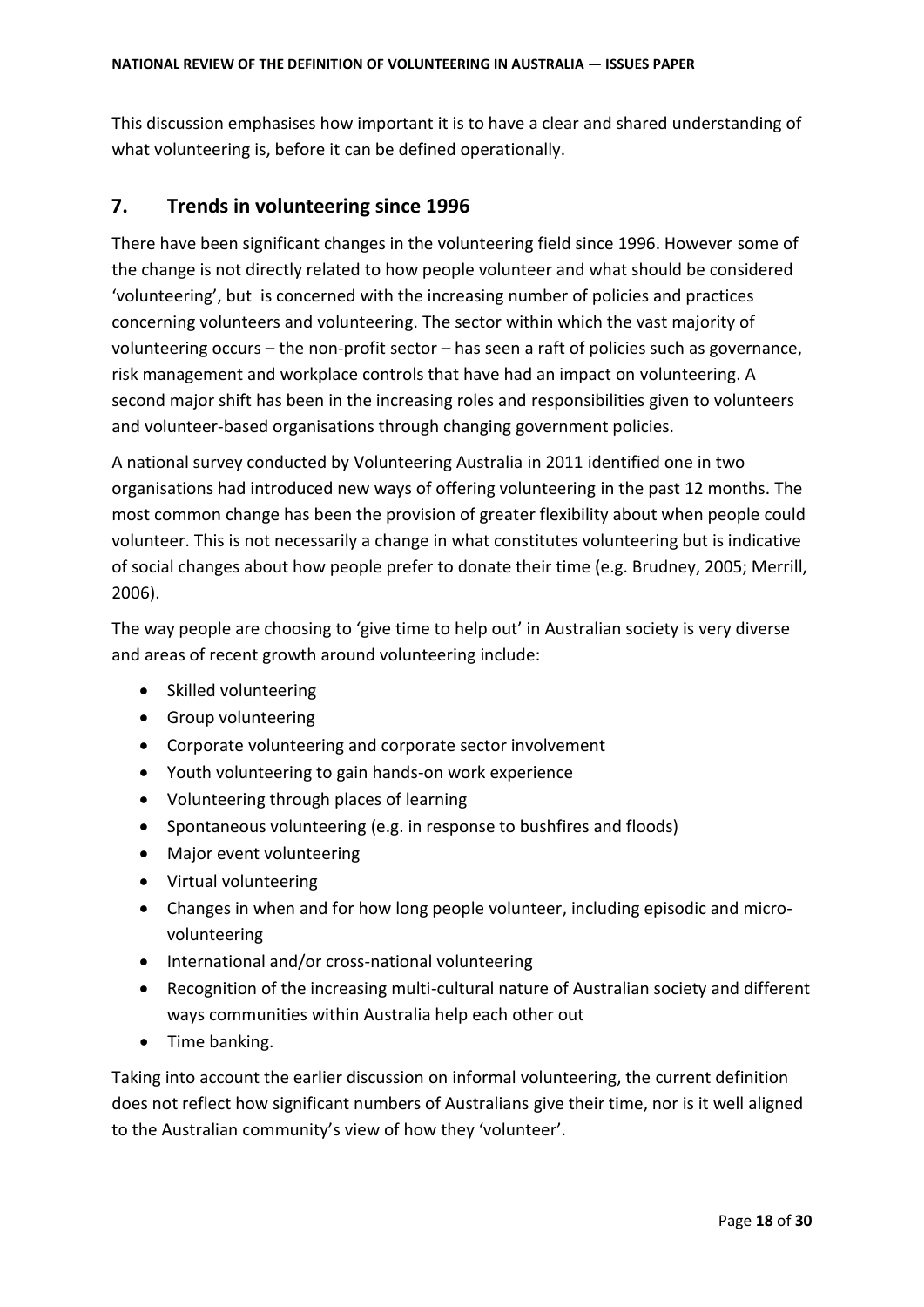# <span id="page-18-0"></span>**8. Issues for discussion**

To stimulate debate about how volunteering should be defined, the dimensions in the existing definition and the 11 principles outlined in 1996 are discussed around current volunteering in Australia.

#### <span id="page-18-1"></span>**8.1 Benefits**

 One of the 11 principles in the existing definition is that 'Volunteering benefits the community and the volunteer'. Two additional principles are 'volunteering is a legitimate way in which citizens can participate in the activities of their community' and 'Volunteering is a vehicle for individuals of groups to address human, environmental and social needs'.

All definitions of volunteering are more specific than just 'giving time' and generally include a phrase that relates to the benefits that accrue to the community outside of the volunteer's own family. Good practice in volunteer management also ensures the volunteer benefits. The motivation of the volunteer often determines the type or location of the volunteering undertaken rather than being a dimension within the definition of volunteering.

Debate exists about whether volunteer support activities may actually increase the dependence, or prevent development of the recipients of the support, or at least not assist the recipients in breaking the cycle of dependence. This debate has been prominent in development activities – mostly in developing world settings – and is important to the discussion about volunteering (Devereux, 2008). Elements of this debate include students volunteering to assist in communities as part of their studies, where there may be concerns of 'exploitation' of the clients, or a downgrading of the importance of their needs for the benefit of the student volunteers (Bamber & Hankin, 2011). This debate has also been found in the area of volunteer tourism (Holmes, 2014). This principle raises questions around how far volunteering should benefit the community in comparison to the volunteer, or in fact the volunteer organising entity.

VA's current definition gives the impression that all volunteer work is of benefit to the community or the volunteer, whereas some volunteers' efforts (even though offered in good faith) may have no impact or even negative impacts in some circumstances (see Guttenberg, 2009). Indeed some volunteer actions can be considered to be detrimental to society. For instance, the UN reviewed the 'participation of young people in armed conflict, in gangs and rebel organisations' (UN, 2011, p. 56) and explicitly state in their report:

'When people participate in peaceful activism, for or against animal research or building of a dam, both sides seek what they consider to be beneficial outcomes. They are included in our definition. Activities involving or inciting violence that harm society and actions not corresponding to the values attributed to volunteerism are not included in our definition' (p. 4).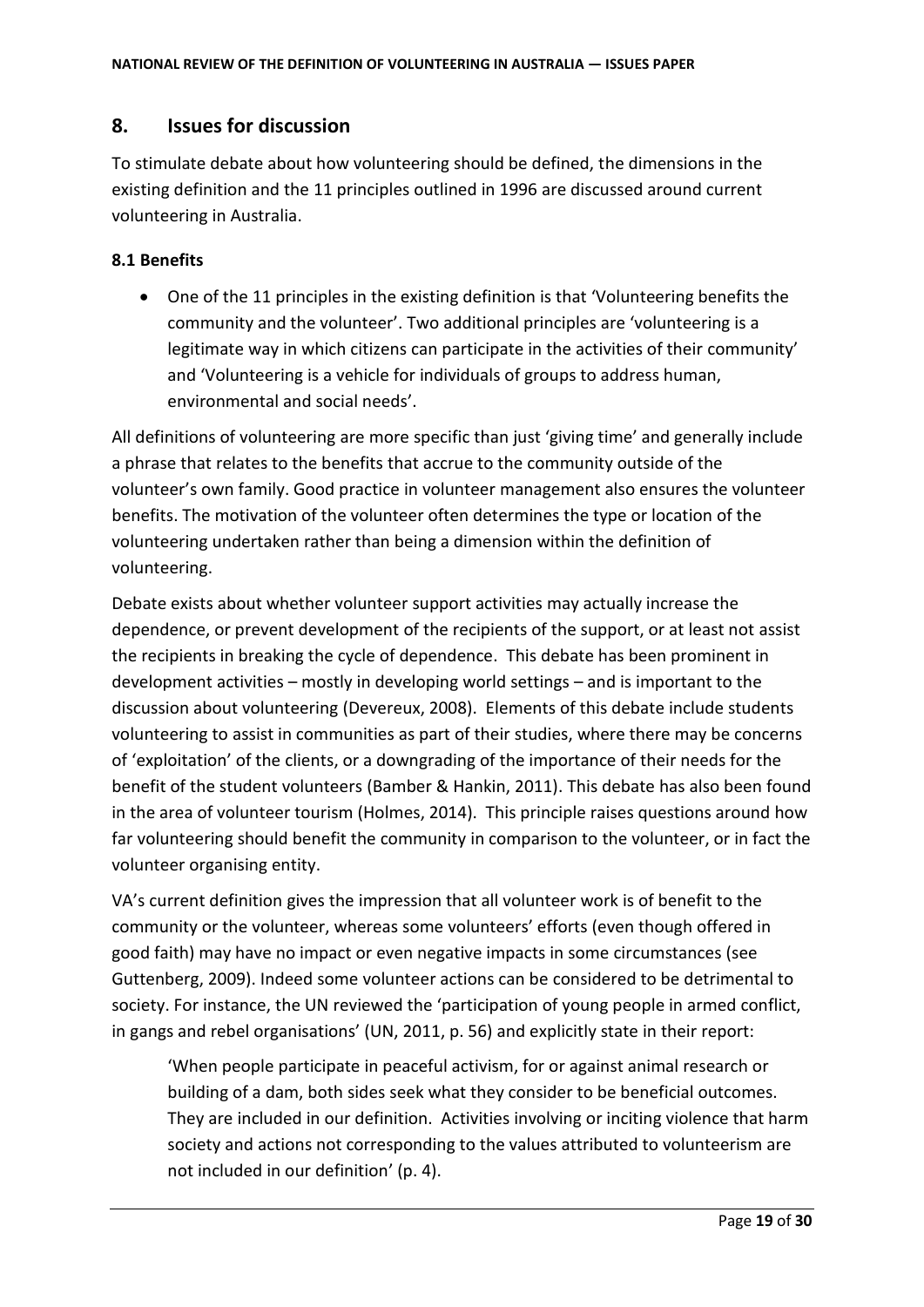Civil society participation and activism can be seen as detrimental or beneficial depending on the context in which it occurs and the values and perceptions of the observer.

Community benefits are also often considered at the local level where the volunteering occurs, but the growth of virtual volunteering demonstrates that an individual or entity may volunteer to assist in the creation of community outcomes quite remote from their actual location.

 Should 'benefit to the community' be included in the definition and if so how is 'benefit' determined?

#### <span id="page-19-0"></span>**8.2 No payment**

- The current definition of volunteering refers to 'no financial payment' and the 11 principles refer to 'unpaid work'. Other definitions in use refer to no pecuniary interest, although there has long been a recognised right for volunteers to seek reimbursement of expenses.
- Volunteering South Australia & Northern Territory notably state that for them volunteering should involve 'no payment or material gain'.

Issues for consideration with respect to payment include: reimbursement of expenses, stipend volunteering, obligations associated with receipt of government benefits, corporate and employee volunteering, the migration of some volunteering activities to (under)paid status and the type of in-kind or financial reward and recognition given.

Some forms of international volunteering include a stipend. While a stipend is not considered compensation for the work performed, it enables volunteer activity to occur by covering living expenses, and may be considered an inducement. The notion of undertaking 'volunteering' as part of the obligations associated with receiving social security benefits sits awkwardly with the tenet of 'no payment' in most existing definitions. Similarly, traditional voluntary roles such as sport umpires are increasingly attracting a small payment. Other roles such as foster carers are often excluded from being considered volunteering due to the payments involved.

The growing trend for volunteer tourism involves Australians travelling overseas to volunteer and international tourists coming to Australia to volunteer, although the former is more common (Holmes, 2014). Volunteer tourists sometimes pay substantial fees to the host and/or broker organisations for the opportunity. Here individuals are paying to volunteer.

A further matter requiring consideration here is associated with corporate and/or employee volunteering. Increasingly corporate involvement in community organisations includes allowing individuals to volunteer during paid work time, sometimes characterised as volunteer leave; sending groups of workers to undertake tasks or assist with events in the form of 'corporate volunteering', or loaning individuals with skills or expertise to non-profit organisations for 'skilled volunteering'. These activities could be considered to be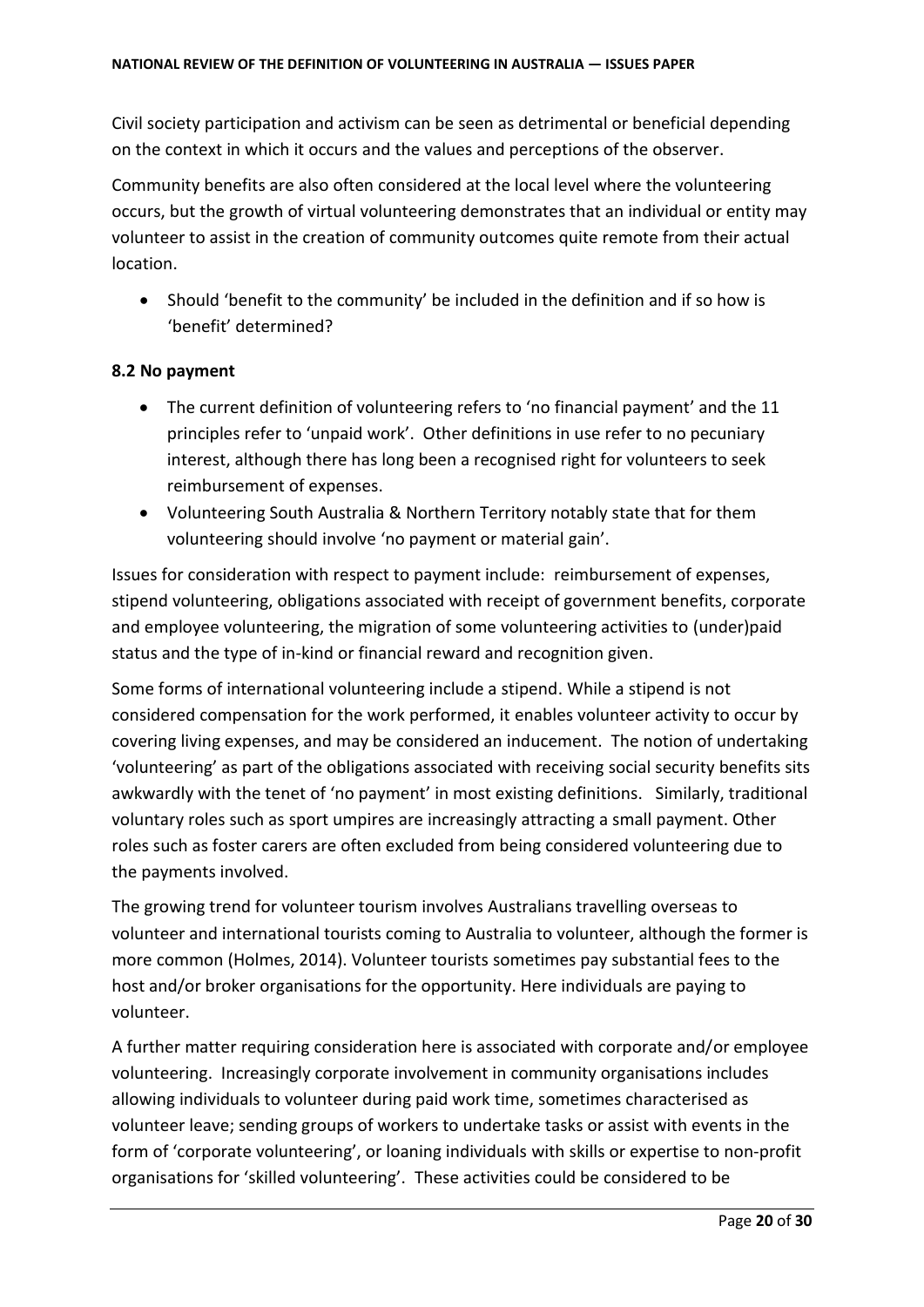performed at the expense of the employer as the individual is still receiving their wage or salary while volunteering. Both corporate and employee volunteering, and volunteering associated with government benefits are also issues to be considered with respect to choice.

- What role should remuneration have in definitions of volunteering? While we recognise the right to reimbursement of expenses, do we extend this to include other types of payment?
- Can corporations or business entities volunteer, or only individuals?

#### <span id="page-20-0"></span>**8.3 Only unpaid work? What activities are volunteering?**

 The current 11 principles identify that 'Volunteer work is unpaid work', but also that 'Volunteering is a legitimate way in which citizens can participate in the activities of their community' and '… is a vehicle for individuals or groups to address human, environmental and social needs'.

Many definitions of volunteering refer to it as work. This includes studies that have been undertaken around the world to capture the magnitude of volunteer activity. The ILO, for example, refers to unpaid non-compulsory work, in its definition designed to be adopted for the 'measurement' of volunteering. Other material has been developed to assist managers distinguish between paid and un-paid positions and roles (Volunteering ACT, 2014). It is increasingly being accepted however that not all volunteering is perceived or constructed as 'work'. The concept of 'work' paid or unpaid implies that the activities contribute to economic production. As noted earlier, unpaid work is only one way of thinking about volunteering, although it is the dominant approach in Australia. Thinking of volunteering as unpaid work can raise issues relating to how paid workers and unpaid workers operate alongside each other in the same organisation. In the world of paid work, level of pay is an indicator of status and economic compliance. Referring to volunteers as unpaid workers gives them the lowest status out of the staff in any organisation and possibility leads to questions of their dependability, given they are not paid in return for their services.

In addition, the dominant model of volunteering as unpaid work may not be appropriate to other cultural perceptions of volunteering as civil activism or informal volunteering within multicultural Australia today. The idea of volunteering as serious leisure has been already presented in this paper and also challenges the dominant model of volunteering as unpaid work. Faith-based volunteering and activities such as mentoring also demonstrate the breadth of activity that may or may not be regarded as volunteering. Different ways of thinking of volunteers as unpaid workers or participants during leisure hours has a substantial impact on the way in which volunteer programs can be organised.

 How far should the definition of volunteering in Australia reflect the important role of all three ways of thinking about volunteering: unpaid work, activism and serious leisure?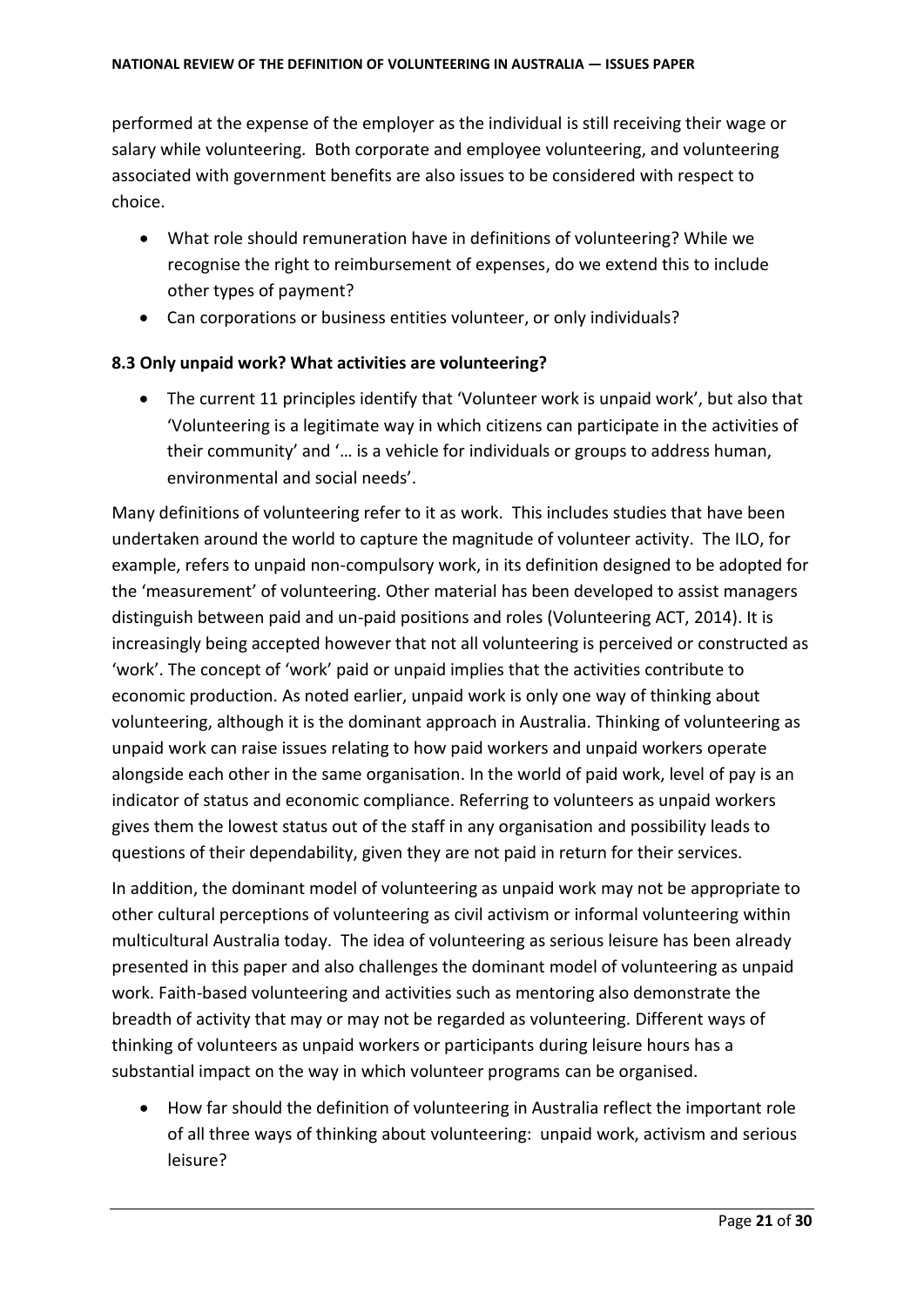Are there specific activities which should be clearly delineated as either volunteering, or not volunteering?

#### <span id="page-21-0"></span>**8.4 Choice**

 The existing definition and principles refer to volunteering as a matter of choice 'undertaken of the volunteer's own free will and without coercion'. There is specific reference to volunteering as being 'not compulsorily undertaken to receive pensions or government allowances' and 'is not a substitute for paid work'.

The ABS, for example, indicates that their data collection specifically excluded unpaid community work which 'was not strictly voluntary and would not normally be seen as voluntary work' (2007, p. 87) naming programs such as work for the dole and mutual obligation as not fitting the 'willingly undertaken' component of their definition. The debate in Australia has recently been revived with the discussion about the requirement for unemployment benefit recipients to undertake community work. Organisations, however, do not always make the distinction with respect to their volunteers for example one volunteer involving organisation states on their website:

'Many of our volunteers are on mutual obligation agreements with Centrelink. This means that they offer their time for one or two days per week as agreed with their Centrelink contact. We welcome these volunteers and offer them the same processes and the same recognition and events as our other volunteers.'

The issue of choice is also one which comes up with respect to students undertaking volunteering in relation to their studies, and employees volunteering with or on behalf of their employer. The subtleties of choice become more complex when there are implicit pressures to volunteer, such as the inclusion of community service in performance appraisal processes under 'discretionary effort' in a large corporate entity. In addition, limited choice may apply, for example with students having a choice over where to 'volunteer' but the 'volunteering' component may be a compulsory part of their curriculum. A debate is currently taking place at universities in Australia about the role of awarding credit for student volunteering.

Beyond the matter of choice to take up volunteering, there are also other matters for consideration. While volunteers have the right to choose, we need to try to create transparency and appropriate information, policy and volunteer referral systems to maintain duty of care and quality outcomes for both the volunteer and community that benefits. This can include actions on the part of volunteer involving organisations to sign volunteers up to behavioural contracts, and to expect them to honour commitments made in terms of time. The notion of choice at this level is made at the time of making a commitment to volunteer.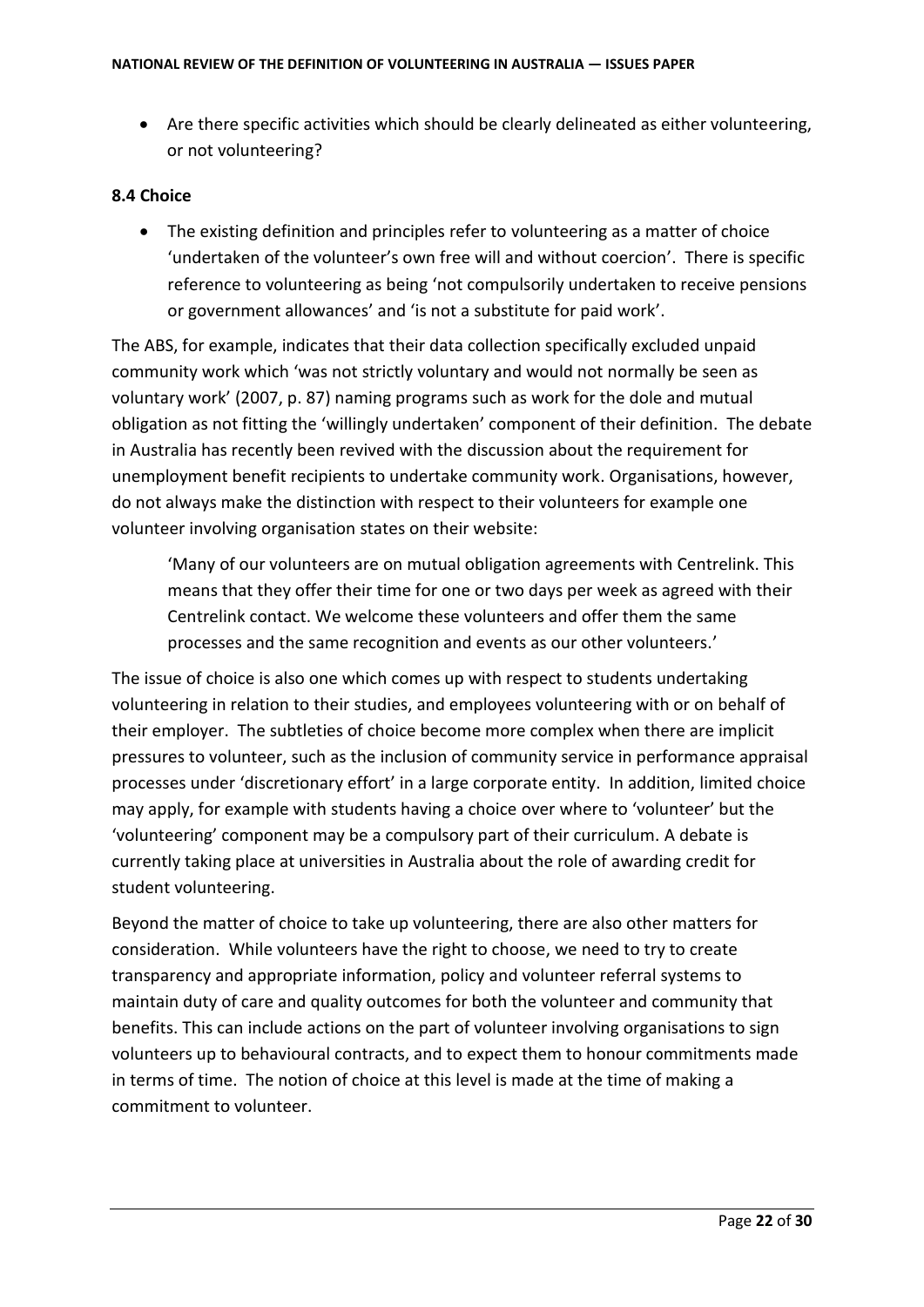The State of Volunteering Report 2012 suggested considering a term such as 'undertaken by choice and without coercion or obligation stipulated by lay or contract'. Is this a helpful way of differentiating volunteering?

#### <span id="page-22-0"></span>**8.5 Structure of volunteering, only for a non-profit entity?**

 One of the 11 principles around the existing definition is that 'Volunteering is an activity performed in the non-profit sector only'.

Volunteering Australia's current definition of volunteering does not acknowledge, or in some cases, easily accommodate the involvement of the range of volunteer involving organisations that currently exist in Australia. Amongst the definitions discussed in this paper, the VA definition is the only one specifically limiting volunteering to non-profit contexts. The public sector and the private sector increasingly rely on volunteers to provide important services to the community. Local government authorities, state and federal government departments involve volunteers in a wide range of positions. Each year hundreds of volunteers work in areas including, but not exclusive to, public libraries, community services, visitor centres, transport, and community events. It has long been the case that that governments have enlisted the help of volunteers for many activities, ranging from the volunteers who assist in emergency services such as firefighting, to those who inform and educate on behalf of fisheries, and those who assist in hospitals and other health facilities.

Volunteering also takes place in for-profit settings, with private hospitals and commercially run events being two such examples. In hospitals the requirement to operate in a non-profit setting has led to the formation of auxiliary associations, which operate as separate entities, to allow volunteers to provide services to the patients. In sporting or cultural events volunteers are active in many roles including marshals or organisers to assist the event to run smoothly. The volunteers often receive significant benefits such as the opportunity to be a part of important events or activities (such as The Rugby World Cup or Olympic Games).

The involvement of volunteers outside of non-profit settings leads to concerns about the potential for exploitation. For instance in high profile organisations such as football and cricket where players are well rewarded for their efforts and where sponsorship is generous, some may consider the involvement of volunteers to be inappropriate. Volunteering should not be exploitative or involve inappropriate work or tasks that should be undertaken by a paid employee. The rights and responsibilities of both volunteers and employers need to be very carefully considered and are a critical area in volunteer management to ensure good practice occurs (Volunteering ACT, 2014). Legislative areas in Australia such as the Fair Work Act help clarify the differences between paid work and unpaid work, but this legislation does not apply across all parts of Australia nor across many areas of potential volunteering discussed in this paper.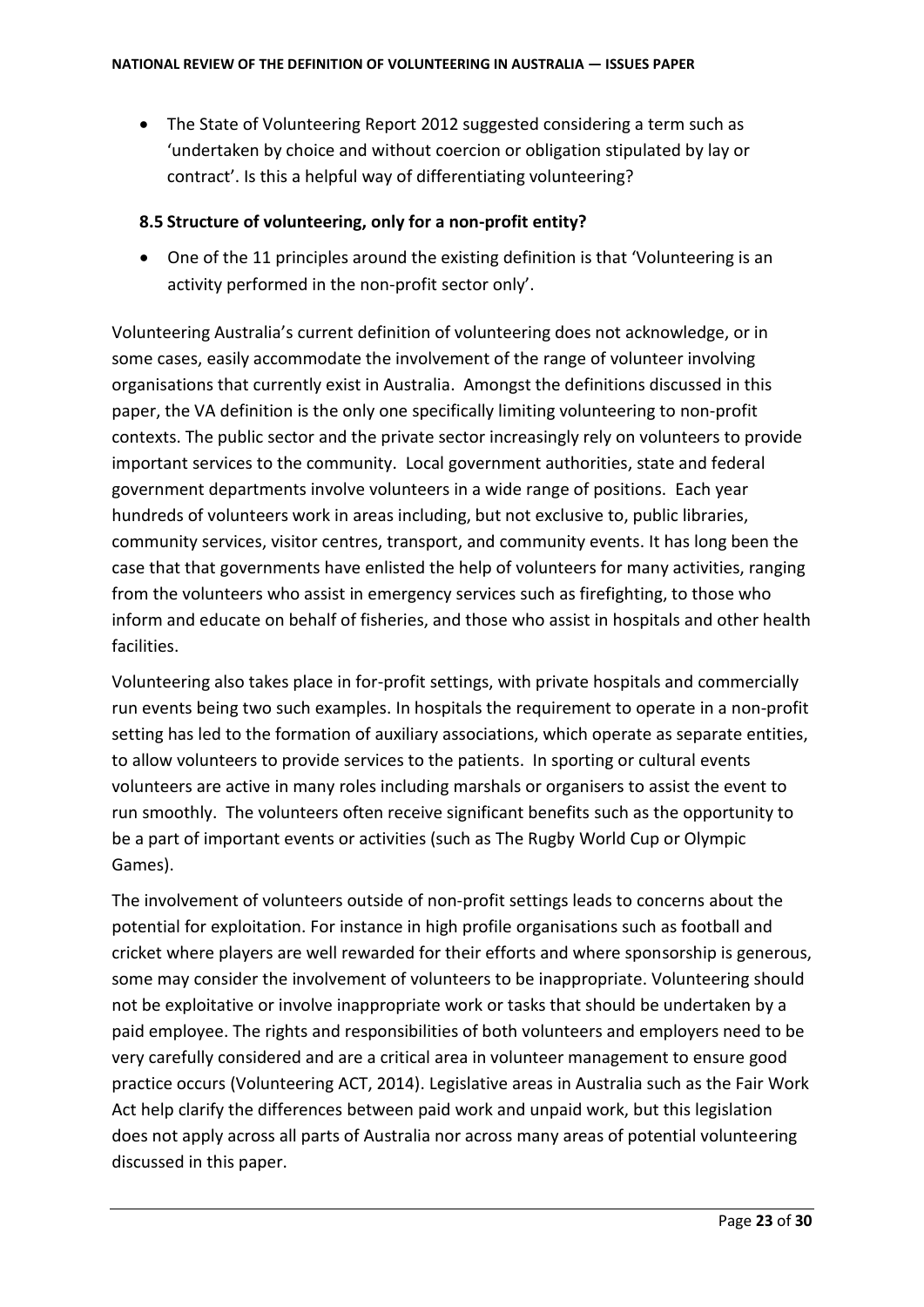This area is very complex and some stakeholders consider a practical solution is to exclude volunteering in profit-making entities as it can lead to exploitation. However, others believe this is a volunteer management issue rather than a definitional issue and note the corporate structures behind different social enterprise and non-profit entities can now be complex. It is no longer valid to assume all non-profit entities are concerned with creating community benefits, and all company structures are focussed only on profit-making.

 Should the reference to the non-profit sector be removed from the definition? And if so, what parameters, if any, should be put in place to make it clear that exploitative practices are not volunteering?

# <span id="page-23-0"></span>**9. Impact of a change**

Revising the definition has the potential to influence how Australian communities value and participate in volunteer activities around the country. In reality, people will choose to 'freely give time to help out' in a wide variety of ways, often without knowing or caring whether it is technically considered 'volunteering' according to VA's definition.

Changing the definition may have a substantial impact across Australia over time by altering:

- How our communities talk about the subject;
- The areas and ways that volunteers are managed;
- How Australia maintains and implements best practice standards in government and agency legislation, policy and strategy; and
- How volunteer resource centres and volunteer involving organisations provide support across the sector.

For instance, a more inclusive definition could help:

- A wider variety of forms of volunteering be accepted and supported through better volunteer management practices;
- Grow the understanding of the size and breadth of the volunteer community and its outputs and outcomes for society and Australia's economy, contributing to greater government and community recognition of the value of volunteering in society; and
- Provide greater support and recognition for volunteers currently not covered under the existing definition.

The impact of a definitional change needs further consideration and discussion to ensure the positive and constructive reasons for any change are maximised and unintentional negative potential consequences are mitigated. There needs to be continual focus on clearly distinguishing between volunteering and inappropriate work practices. Any new definition needs to be able to support the ongoing work around good practice in volunteer management.

Other considerations also exist. For instance, the capacity for different entities to access government and agency support may alter. In budget restricted times if a significant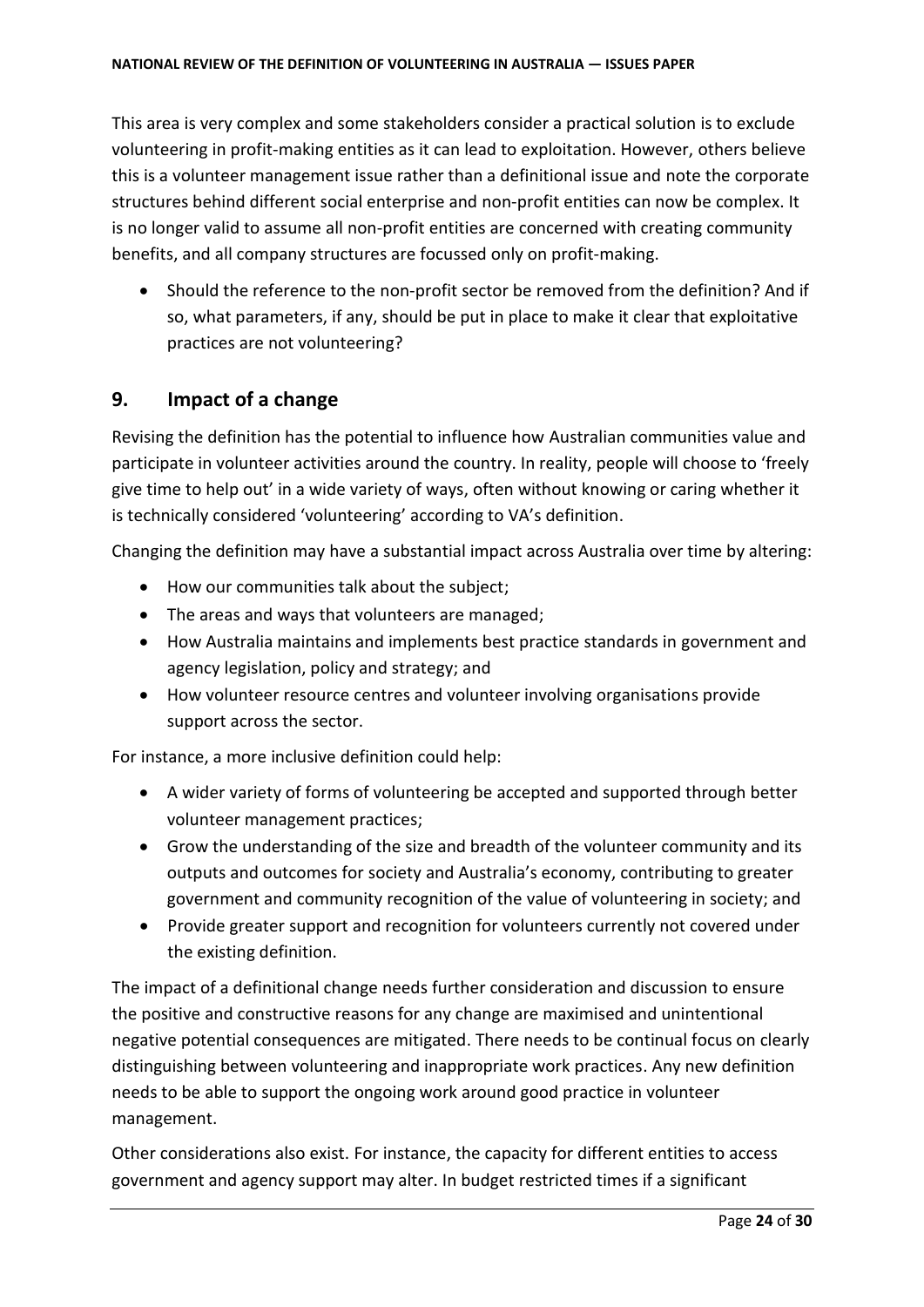increase in 'non-traditional volunteering' organisations can tap a funding pool, this may significantly decrease the amount of funds available for traditional volunteer involving organisations. This is only a potential outcome, however, as the UK Government, despite including informal volunteering in its definition, has shown no interest and invested no resources in informal volunteering (Zimmeck, 2009). It may also be necessary to continue to maintain a clear understanding of formal volunteering as a vital and important component of volunteering. Even if Volunteering Australia chooses to adopt a wider and more inclusive definition of volunteering, some organisations may choose to recognise and accept the new definition but continue to focus their own work only in the area of formal volunteering.

The impact on legislation and policy will require detailed discussions. It may take a number of years to work through specific areas of focus within various government levels and departments. While this sounds daunting, it is critical to enable Australia's volunteering sector to work effectively and support the contemporary Australian way of life.

# <span id="page-24-0"></span>**10. Next steps**

The purpose of this review is to encourage significant reflection and debate across Australia into the dimensions around volunteering – about the current definition, the wider context that it sits within and to gain a deeper understanding of the different views within our communities and organisations regarding a change to the definition.

This Issues Paper has been designed to support the Australia-wide consultation process. The consultation will be managed by Volunteering Australia and each State peak body and will gather views across each of the dimensions highlighted in this Issues Paper:

- Benefit to the community
- No payment
- Only un-paid work?
- Should we include or exclude certain types of activities?
- Choice
- Structure of volunteering only for a non-profit entity?
- Can business entities volunteer or only individuals?

The National Steering Committee recommended the consultation phase focus on discussing three potential definitions:

- a. Volunteering is an activity undertaken as an individual or in a group, for the benefit of the community, without expectation of financial reward. Volunteering is a choice freely made by each individual and can include formal or informal community participation.
- b. Volunteering is doing something willingly, for no financial gain, that aims to benefit the environment or someone (individuals or groups) other than, or in addition to, close relatives or the individual.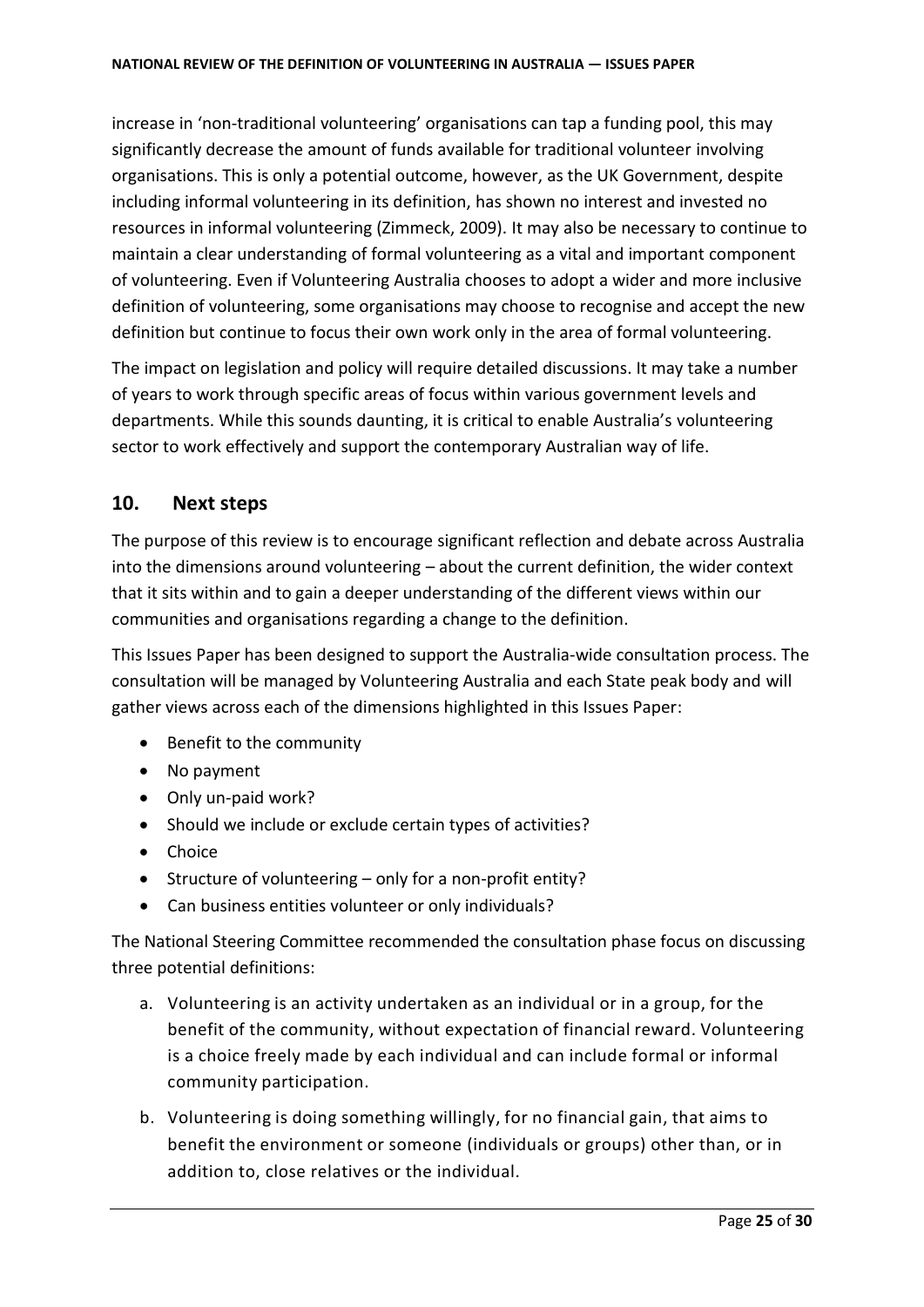$c$ . We define volunteering as any activity that involves spending time, unpaid, doing something that aims to benefit the environment or someone (individuals or groups) other than, or in addition to, close relatives. Central to this definition is the fact that volunteering must be a choice freely made by each individual. This can include formal activity undertaken through public, private and voluntary organisations as well as informal community participation.

The consultation over the three potential definitions above will also consider the following principles:

That the term 'volunteering' encompass:

- The provision of benefits to the community, other than, or in addition to, benefiting close relatives
- A relationship where the volunteer also benefits
- Philanthropic service giving
- Mutual aid
- Activism and advocacy
- Environmental stewardship
- Corporate volunteering
- Volunteering done as part of 'volunteering leave' from work.

That the term volunteering exclude:

- Activities undertaken as they are obligated by law
- Public/ community service not including court orders
- Compulsory educational institutional requirements
- Participation in community activities to reduce debt
- Forced/ paid community service.

Additional areas where there are significant levels of mixed views about inclusion as principles include:

- Cultural reciprocity
- Whether a business entity can volunteer not just individuals
- Employees participating on behalf of their company outside normal work hours
- The inclusion of leisure activities
- The principle of no intent to cause harm.

The review of Volunteering Australia's definition of volunteering will consider the issues outlined in this paper. For more information on the consultation process, its timeline and how to take part, please visit Volunteering Australia or your state peak websites.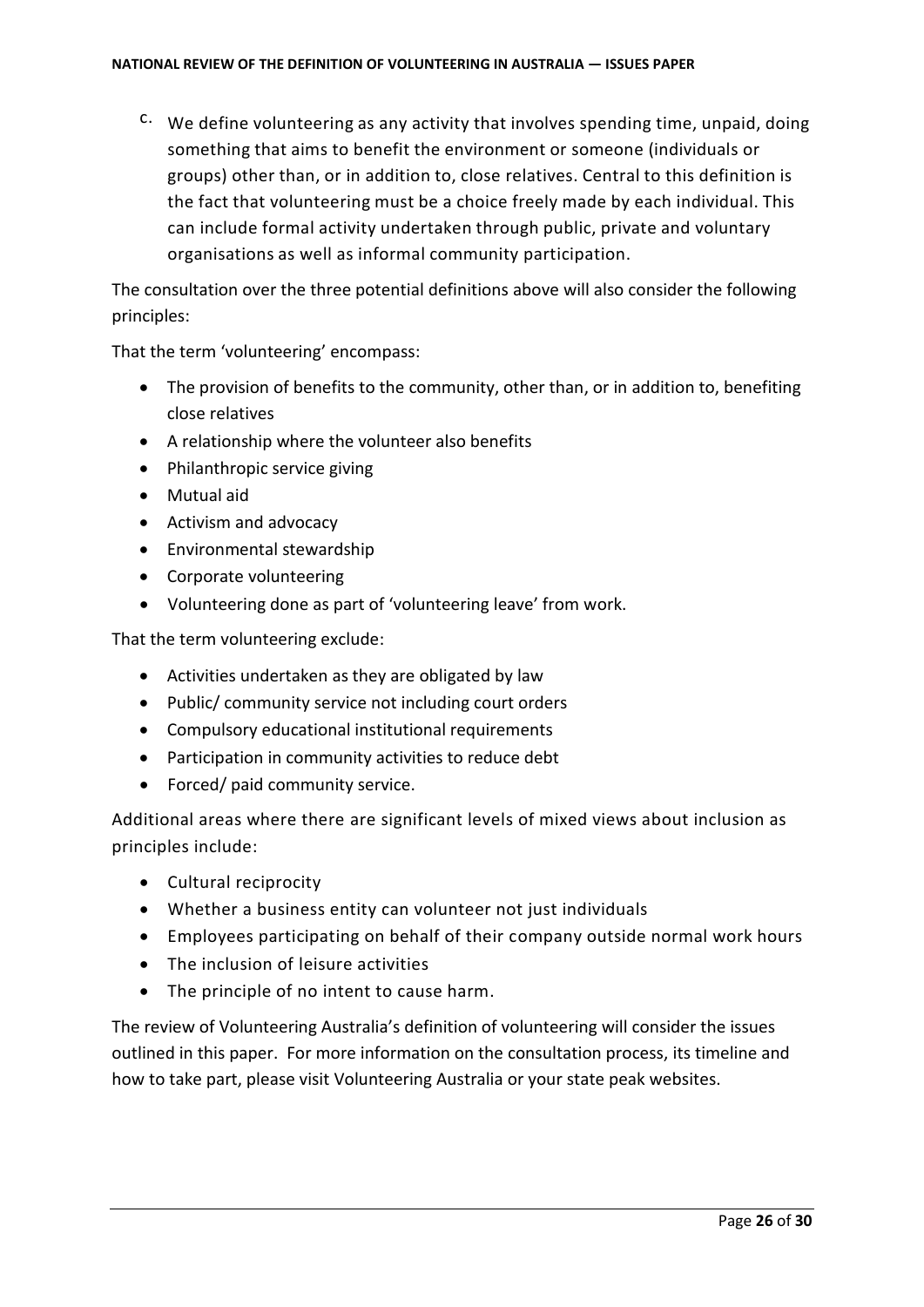### <span id="page-26-0"></span>**References**

- ABS. (1996). 4441.0 Voluntary Work, Australia, [http://www.abs.gov.au/AUSSTATS/abs@.nsf/DetailsPage/4441.02006?OpenDocume](http://www.abs.gov.au/AUSSTATS/abs@.nsf/DetailsPage/4441.02006?OpenDocument) [nt,](http://www.abs.gov.au/AUSSTATS/abs@.nsf/DetailsPage/4441.02006?OpenDocument) accessed 15/10/2014.
- Arai, S. M., & Pedlar, A. M. (1997). Building communities through leisure: Citizen participation in a healthy communities initiative. *Journal of Leisure Research*, *29*, 167-182.
- Bamber, P. & Hankin, L. (2011). Transformative learning through service-learning: No passport required. *Education & Training* 53 2/3 190-206.
- Brudney, J., (ed). (2005). Emerging areas of volunteering. *ARNOVA Occasional Paper Series, 1*(2).
- Carson, E. D. (1999). On defining and measuring volunteering in the United States and abroad. *Law and Contemporary Problems*, *62*, 67.
- CGCE Centre for Global and Community Engagement. (2011). The world of volunteering in 2017 and beyond. Summary of roundtable discussions. Available <http://volunteer.ca/content/world-volunteering-2017-and-beyond>
- Cnaan, R. A., Handy, F., & Wadsworth, M. (1996). Defining who is a volunteer: Conceptual and empirical considerations. *Nonprofit and Voluntary Sector Quarterly*, *25*(3), 364- 383.
- Cordingley, S. (2000). The definition and principles of volunteering. A framework for public policy', in Warburton, W and Oppenheimer, M (eds). *Volunteers and Volunteering*. Leichhardt: Federation Press, pp. 73-82.
- Davis Smith, J. (2000). Volunteering and social development. *Voluntary Action*, 3 (1), pp. 9- 24.
- Devereux, P. (2008). International volunteering for development and sustainability: Outdated paternalism or a radical response to globalisation? *Development in Practice, 18*(3), 357-370.
- Finkelstein, M. A., & Brannick, M. T. (2007). Applying theories of institutional helping to informal volunteering: Motives, role identity, and prosocial personality. *Social Behavior and Personality: an international journal*, *35*(1), 101-114.
- Grönlund, H. (2013). Cultural values and volunteering: A cross-cultural perspective. In *Altruism in Cross-Cultural Perspective* (pp. 71-84). Springer New York.
- Guttentag, D. A. (2009). The possible negative impacts of volunteer tourism. *International Journal of Tourism Research*, *11*(6), 537-55.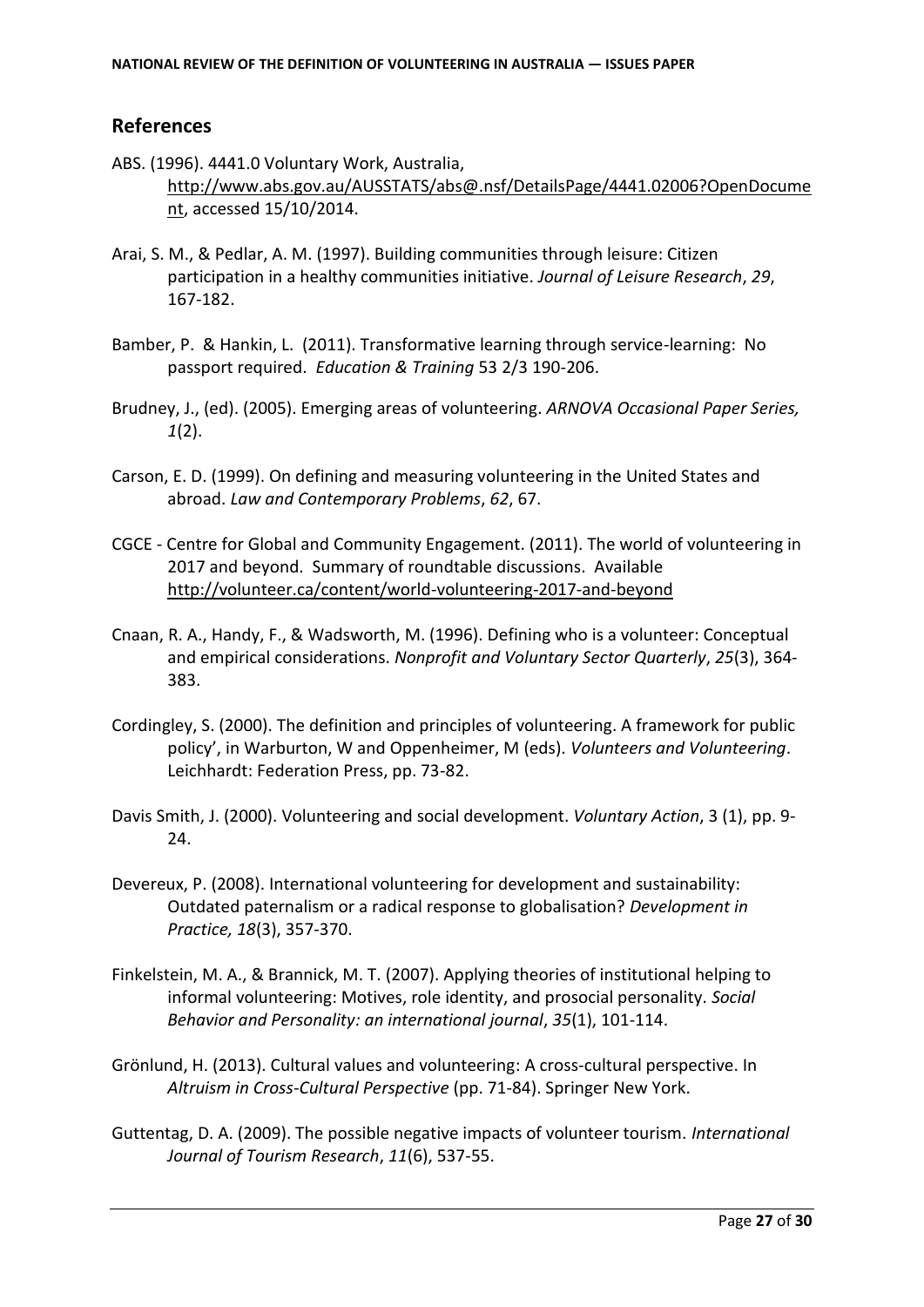- Handy, F., Cnaan, R. A., Brudney, J. L., Ascoli, U., Meijs, L. C., & Ranade, S. (2000). Public perception of" who is a volunteer": An examination of the net-cost approach from a cross-cultural perspective. *Voluntas: International Journal of Voluntary and Nonprofit Organizations*, *11*(1), 45-65.
- Haski-Leventhal, D., Hustinx, L. & Handy, F. (2011). What money cannot buy: The distinctive and multi-dimensional impact of volunteers. *Journal of Community Practice*, *19*(2), 138-158.
- Holmes, K. (2014). Volunteer tourism. In M. Oppenheimer & J. Warburton (Eds). *Volunteering: Australian Perspectives*. Annandale, NSW: Federation Press.
- Kinzel, A., & Nanson, J. O. (2000). Education and debriefing: strategies for preventing crises in crisis-line volunteers. *Crisis: The Journal of Crisis Intervention and Suicide Prevention*, *21*(3), 126.
- Onyx, J., & Leonard, R. (2000). Women, volunteering and social capital. *Volunteers and volunteering*, 113-124.
- Oppenheimer, M (2002) *All Work. No Pay. Australian Volunteers in War*. Walcha: Ohio Productions.
- Oppenheimer, M (2008) *Volunteering. Why we can't survive without it.* Sydney: UNSW Press.
- Oppenheimer, M with Edwards, A (2011) *Protection of Volunteers in the Workplace. A Pilot Study of GREAT Community Transport (GCT) Inc Blue Mountains and Penrith, NSW*, March, UNE, Armidale.
- Merrill, M. (2006). Global Trends and the Challenges for Volunteering. *The International Journal of Volunteer Administration,* XXIV (1), 9–14.
- Petriwskyj, A. M., & Warburton, J. (2007). Redefining volunteering for the global context: A measurement matrix for researchers. *Australian Journal on Volunteering*, *12*(1), 7.
- Rochester, C, Ellis Paine, A & Howlett, S. (2010). Volunteering and society in the  $21<sup>st</sup>$ century. Basignstoke: Palgrave Macmillan.
- Salamon, L. M., Sokolowski, S. W., & Haddock, M. A. (2011). Measuring the economic value of volunteer work globally: Concepts, estimates, and a roadmap to the future. *Annals of Public and Cooperative Economics*, *82*(3), 217-252.
- Soupourmas, F., & Ironmonger, D. (2002). *Calculating Australia's Gross Household Product: Measuring the Economic Value of the Household Economy 1970-2000* (No. 833).
- Toppe, C. (2006). CIRCLE working paper number 3: Measuring volunteering a behavioural approach. The Center for Information and Research on Civic Learning and Engagement.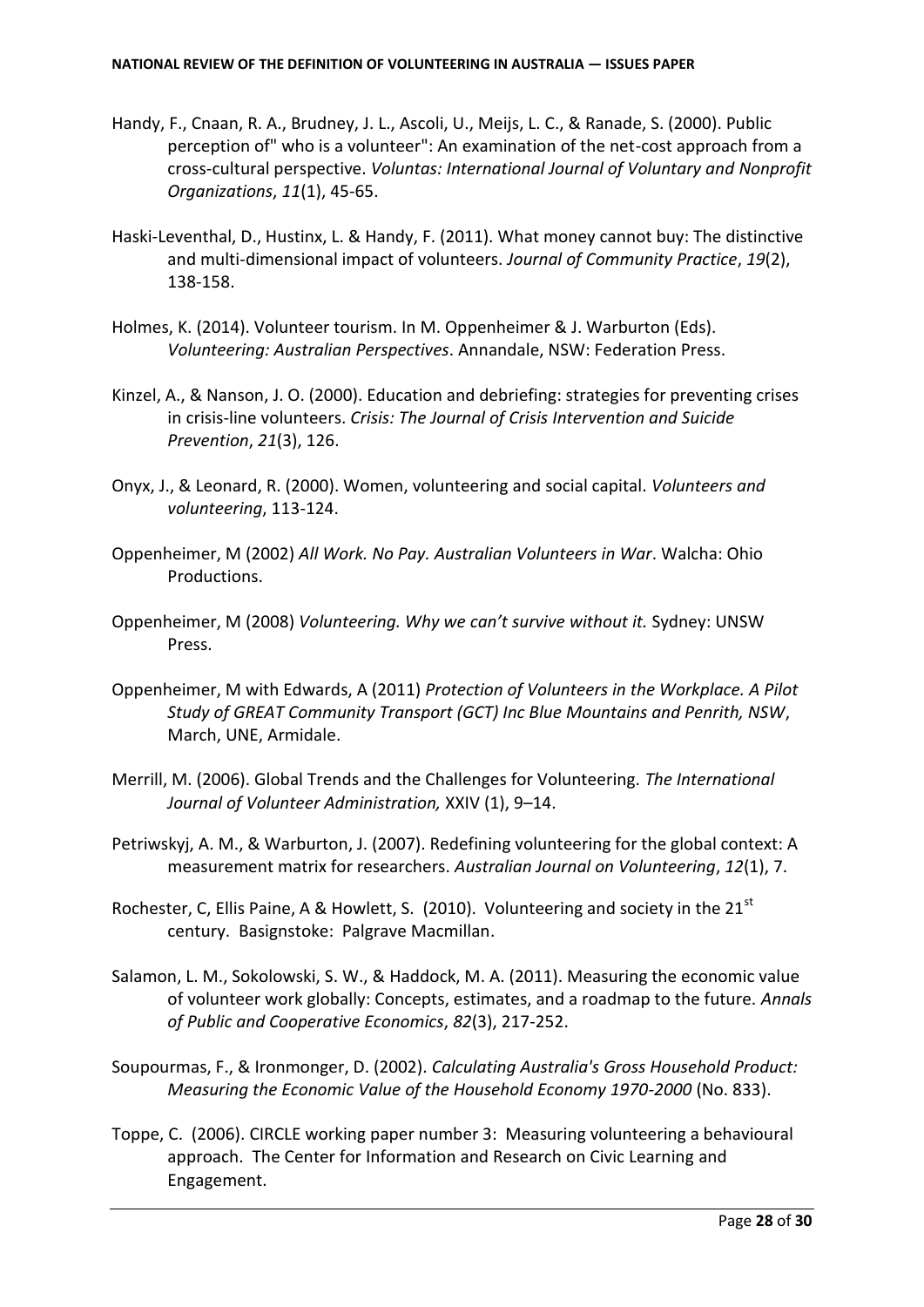- Torgerson, C. J., King, S. E., & Sowden, A. J. (2002). Do volunteers in schools help children learn to read? A systematic review of randomised controlled trials. *Educational Studies*, *28*(4), 433-444.
- United Nations (2011). *State of the World's Volunteerism Report, 2011: Universal Values for Global Well-being*. United Nations Volunteers.
- Uriely, N., Schwartz, Z., Cohen, E., & Reichel, A. (2002). Rescuing hikers in Israel's deserts: Community altruism or an extension of adventure tourism?. *Journal of leisure research*, *34*(1), 25-36.
- Volunteer Canada. (2012). Canadian code for volunteer involvement. Available <http://volunteer.ca/content/canadian-code-volunteer-involvement-2012-edition>
- Volunteer Canada. (2011). *The World of Volunteering in 2017 and Beyond: Summary of the round table discussions*, [http://volunteer.ca/content/world-volunteering-2017-and](http://volunteer.ca/content/world-volunteering-2017-and-beyond)[beyond](http://volunteer.ca/content/world-volunteering-2017-and-beyond) (accessed 14/10/14).
- Volunteer Task Force, (undated) Centrelink and Job Agency Volunteering, <http://volunteertaskforce.org.au/volunteering/centrelink-job-agency-volunteering/> (accessed 15/10/2014).
- Volunteering ACT. (2014). *Designing Volunteer Roles, a Practical Guide* available http://www.volunteeringact.org.au/resources/publications
- Volunteering Australia, (undated) "Definition of Volunteering", *Information Sheet* at http://volunteeringaustralia.org/wp-content/uploads/Def\_and\_Princ\_English.pdf (accessed 23 April 2014).
- Volunteering Australia. (2012*). State of Volunteering in Australia Report* 2012 available http://volunteeringaustralia.org
- Wilson, J. (2000). Volunteering. *Annual review of sociology*, 215-240.
- Wilson, J., & Musick, M. (1997a). Who cares? Toward an integrated theory of volunteer work. *American Sociological Review*, 62(5), 694–713.
- Zimmeck, M. (2009). The compact code of good practice on volunteering: Capacity for change: A review. Institute for Volunteering Research: [http://www.ivr.org.uk/images/stories/Institute-of-Volunteering-Research/Migrated-](http://www.ivr.org.uk/images/stories/Institute-of-Volunteering-Research/Migrated-Resources/Documents/C/Volunteering_Code-Review_IVR.pdf)[Resources/Documents/C/Volunteering\\_Code-Review\\_IVR.pdf](http://www.ivr.org.uk/images/stories/Institute-of-Volunteering-Research/Migrated-Resources/Documents/C/Volunteering_Code-Review_IVR.pdf)